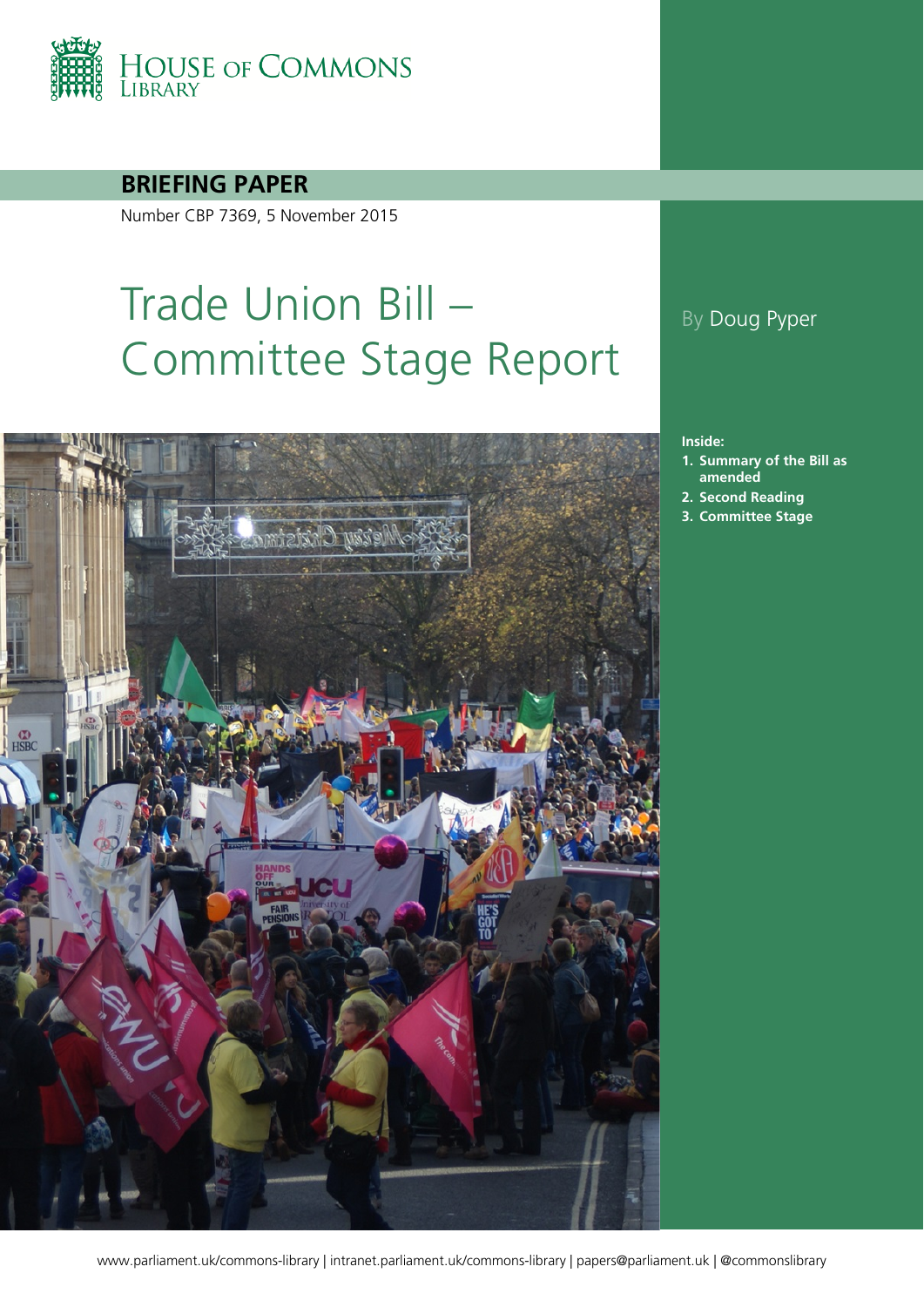## **Contents**

| <b>Summary</b>   |                                                                                                                                                                                                                            | 3                      |
|------------------|----------------------------------------------------------------------------------------------------------------------------------------------------------------------------------------------------------------------------|------------------------|
| 1.               | <b>Summary of the Bill as amended</b>                                                                                                                                                                                      | 4                      |
| 2.               | <b>Second Reading</b>                                                                                                                                                                                                      | 6                      |
| 3.<br>3.1<br>3.2 | <b>Committee Stage</b><br>The 1992 Act (clause 1)<br><b>Ballot thresholds</b><br>50% turnout threshold (clause 2)<br>40% support requirement (clause 3)                                                                    | 8<br>8<br>8<br>8<br>11 |
|                  | Workplace and electronic voting                                                                                                                                                                                            | 12                     |
| 3.3              | Information requirements in relation to industrial                                                                                                                                                                         |                        |
|                  | action<br>Information to be included on a ballot paper (clause 4)<br>Information to members etc about the result of ballot (clause<br>5)<br>Information to Certification Officer about industrial action etc<br>(clause 6) | 13<br>13<br>15<br>15   |
| 3.4              | Timing and duration of industrial action<br>Two weeks' notice to be given to employers of industrial action<br>(clause 7)<br>Expiry of mandate for industrial action four months after date<br>of ballot (clause 8)        | 16<br>16<br>16         |
| 3.5              | <b>Picketing</b>                                                                                                                                                                                                           | 18                     |
| 3.6              | Union supervision of picketing (clause 9)<br>Application of funds for political objects                                                                                                                                    | 18<br>21               |
|                  | Opting in by union members to contribute to political funds<br>(clause 10)<br>Union's annual return to include details of political expenditure<br>(clause 11)                                                             | 21<br>23               |
| 3.7              | <b>Facility time</b><br>Publication requirements (clause 12)<br>Reserve powers (clause 13)                                                                                                                                 | 23<br>23<br>25         |
| 3.8              | <b>Certification Officer</b><br>Investigatory powers (clause 14, Schedule 1 & Schedule 2)<br>Enforcement by Certification Officer of new annual return<br>requirements (clause 15)                                         | 26<br>26<br>28         |
|                  | Further powers of Certification Officer where enforcement<br>order made (clause 16 and Schedule 3)<br>Power to impose levy (clause 17)                                                                                     | 28<br>28               |
| 3.9<br>3.10      | <b>General (clauses 18-22)</b><br>New clause 11 - check-off                                                                                                                                                                | 29<br>29               |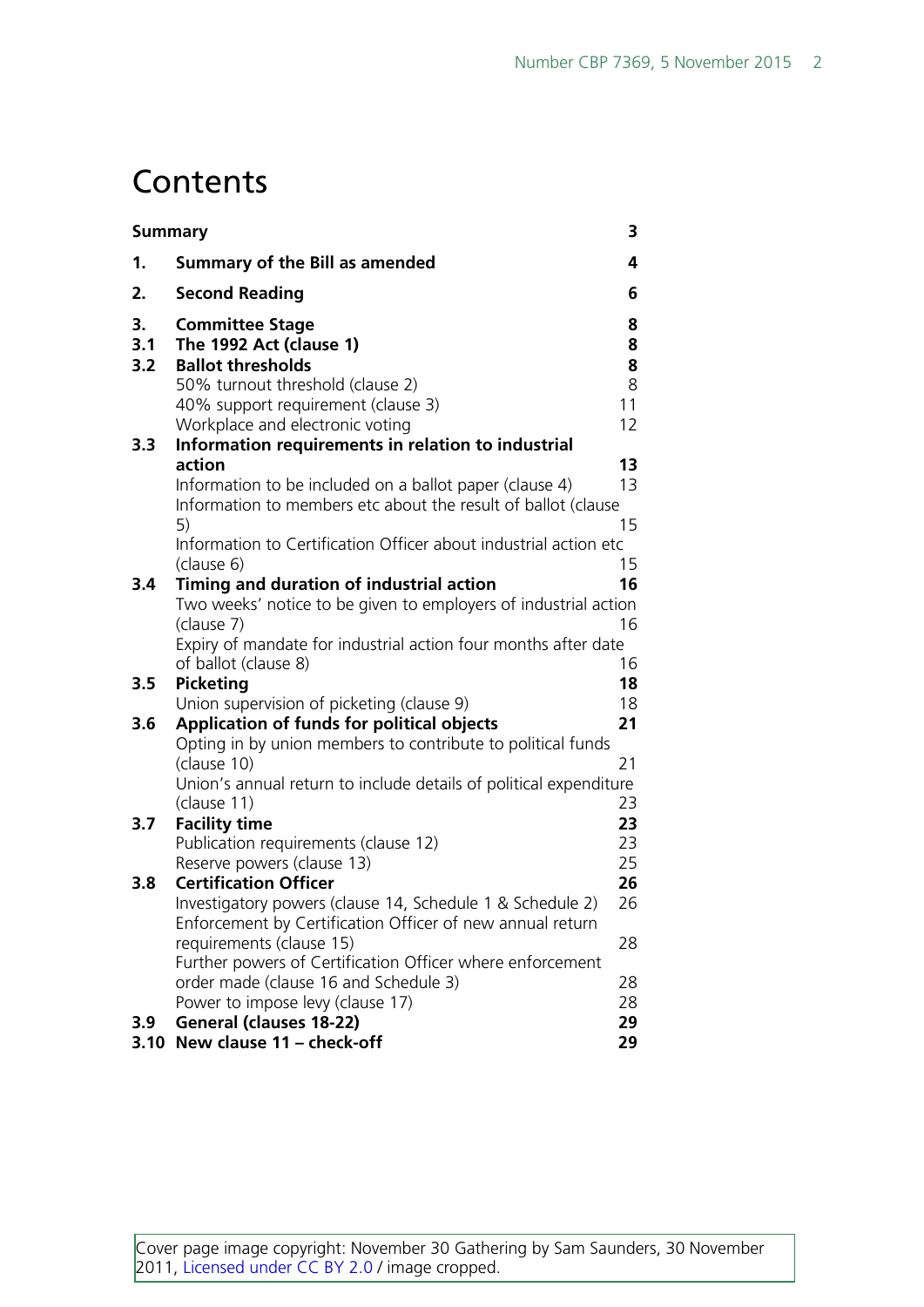## <span id="page-2-0"></span>Summary

The *Trade Union Bill 2015-16* was introduced in the House of Commons on 15 July 2015.

It received its **Second Reading on 14 September 2015.** A detailed briefing published prior to the Second Reading debate is available on the Parliament website, [here.](http://researchbriefings.parliament.uk/ResearchBriefing/Summary/CBP-7295)

The Bill was debated in Committee between 13 and 27 October 2015, across ten sittings. During the first to fourth sittings the Committee examined evidence. The official record of the various stages of the Bill is set out on the Parliament website, [here.](http://services.parliament.uk/bills/2015-16/tradeunion/stages.html)

The Committee comprised Conservative, Labour and Scottish National Party (SNP) Members. Conservative Members voted with the Government on the Bill; Labour and SNP Members opposed every clause.

Only one substantial amendment was made during the Bill's Committee stage: a clause on the prohibition of check-off in the public sector. This is now [clause 14](http://www.publications.parliament.uk/pa/bills/cbill/2015-2016/0086/cbill_2015-20160086_en_3.htm#l1g14) of the Bill. Beyond that, there were minor technical amendments tabled by the Government and agreed to without division.

The Bill, as originally introduced, is available [here;](http://www.publications.parliament.uk/pa/bills/cbill/2015-2016/0058/cbill_2015-20160058_en_1.htm) the Bill as amended following the Committee debate is [here.](http://www.publications.parliament.uk/pa/bills/cbill/2015-2016/0086/cbill_2015-20160086_en_1.htm)

This paper summarises the Committee debate, following a short summary of the debate during Second Reading.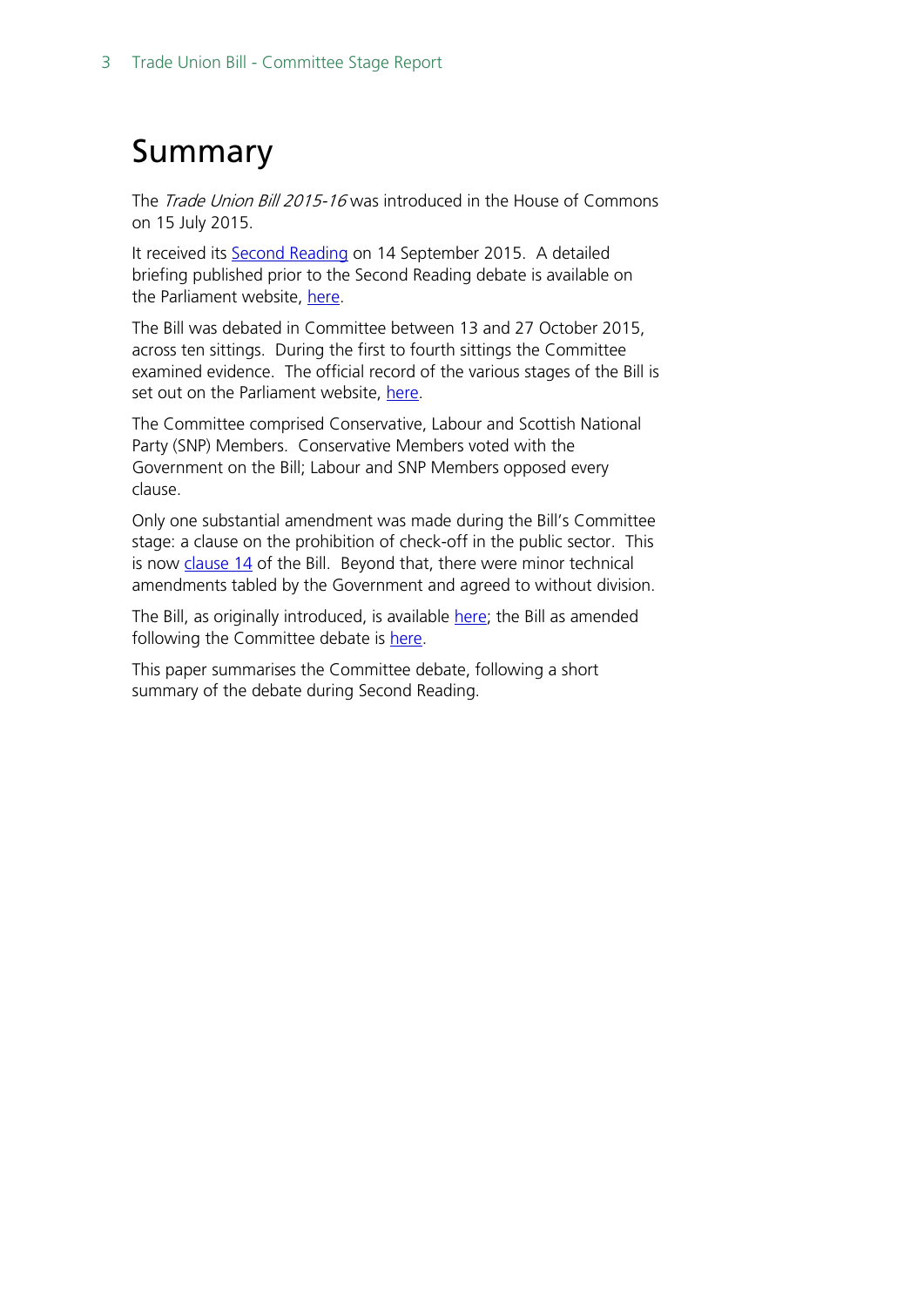## <span id="page-3-0"></span>1. Summary of the Bill as amended

**Clause 1** defines the Trade Union and Labour Relations (Consolidation) Act 1992 as "the 1992 Act". The Bill would amend this Act.

**Clause 2** would introduce a 50% turnout requirement for industrial action ballots, in addition to the current requirement for a majority vote in favour of action.

Under **clause 3**, industrial action in "important public services" would require a positive vote by at least 40% of those entitled to vote in the ballot. This would be in addition to the 50% turnout threshold and the requirement for a majority vote. "Important public services" would be defined in subsequent regulations, but could fall only within the following categories:

- health services:
- education of those aged under 17;
- fire services:
- transport services;
- decommissioning of nuclear installations and management of radioactive waste and spent fuel; and
- border security.

**Clauses 4-6** would require unions to include new types of information on industrial action ballots. Following a ballot, unions would have to communicate more detailed information to union members, employers and the Certification Officer.

**Clause 7** would extend the period of notice unions must give employers prior to industrial action, from the current seven days to 14 days.

**Clause 8** of the Bill would provide that industrial action ballot mandates would expire after a four-month period; industrial action after this point would require a fresh ballot.

**Clause 9** would introduce new legal requirements relating to the supervision of picketing. The requirements would include, for example, that a picket supervisor must take reasonable steps to communicate information to the police. The clause would incorporate into law provisions of the 1992 Code of Practice on Picketing.

**Clause 10** would make it unlawful to require a member of a union to contribute to a political fund unless he or she has indicated in writing willingness to do so. This would change political fund contributions from an opt-out to an opt-in arrangement. The opt-in agreement would expire after five years, subject to the possibility of renewal.

**Clause 11** would require unions to publish details of political expenditure in their annual returns if this expenditure exceeds £2,000 per annum. The annual return must detail the amount spent on political objects and the recipient(s) of each item of expenditure.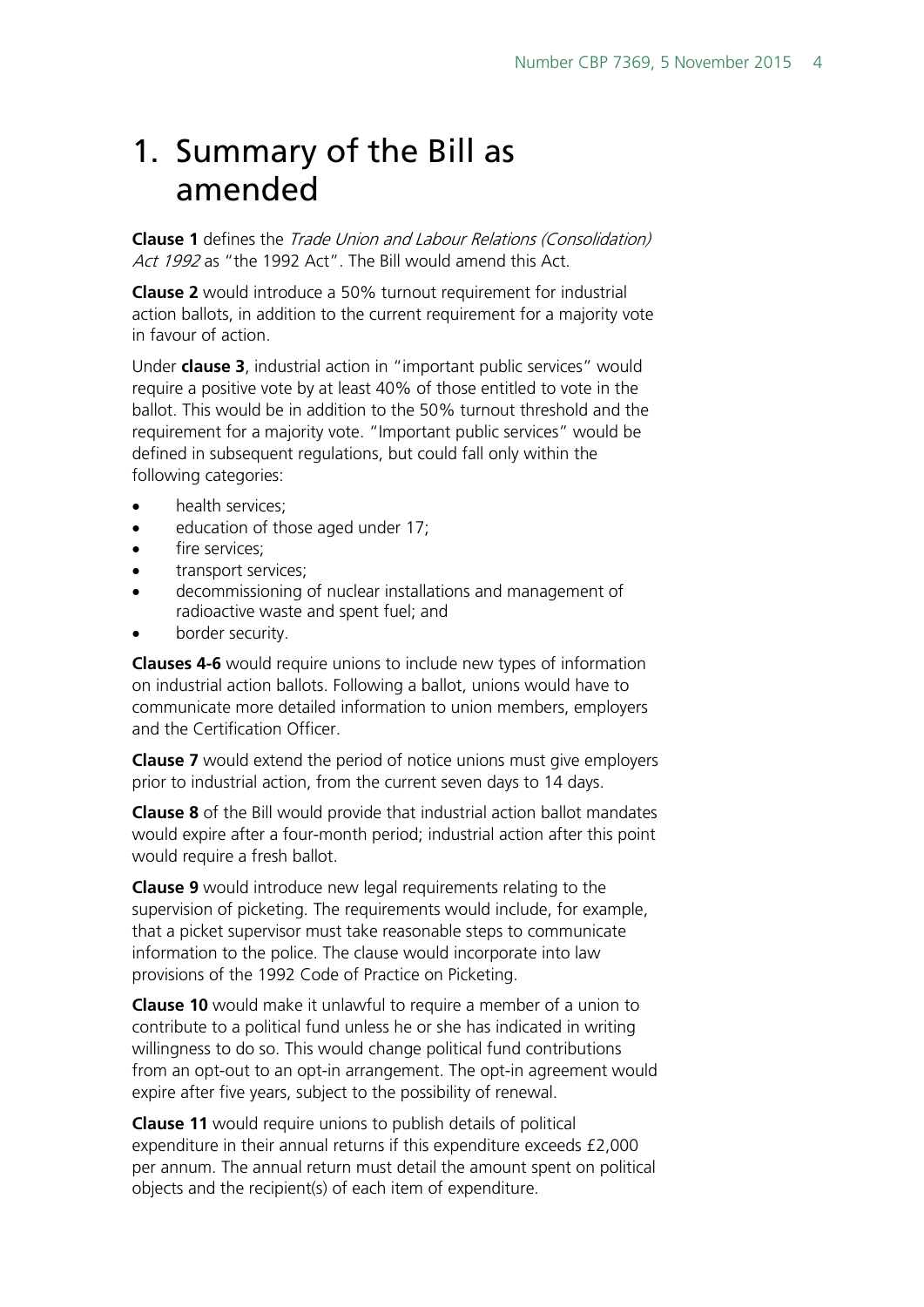**Clause 12** would introduce a power, whereby a Minister may by regulations require a relevant public sector employer to publish information relating to facility time taken by union officials.

**Clause 13** would create a reserve power whereby a Minister may make regulations to restrict facility time.

**New clause 14** would prohibit the deduction of union subscriptions from the wages of relevant public sector employees. The employers this would apply to would be defined in later regulations.

**Clauses 15-18** and **Schedules 1-3** would reform the role of the Certification Officer. They would introduce investigatory and enforcement powers, the power to impose financial penalties of between £200 and £20,000, and the power to, by regulations, make provision for the Certification Officer to require trade unions and employers' associations to pay a levy, to fund the performance of his role.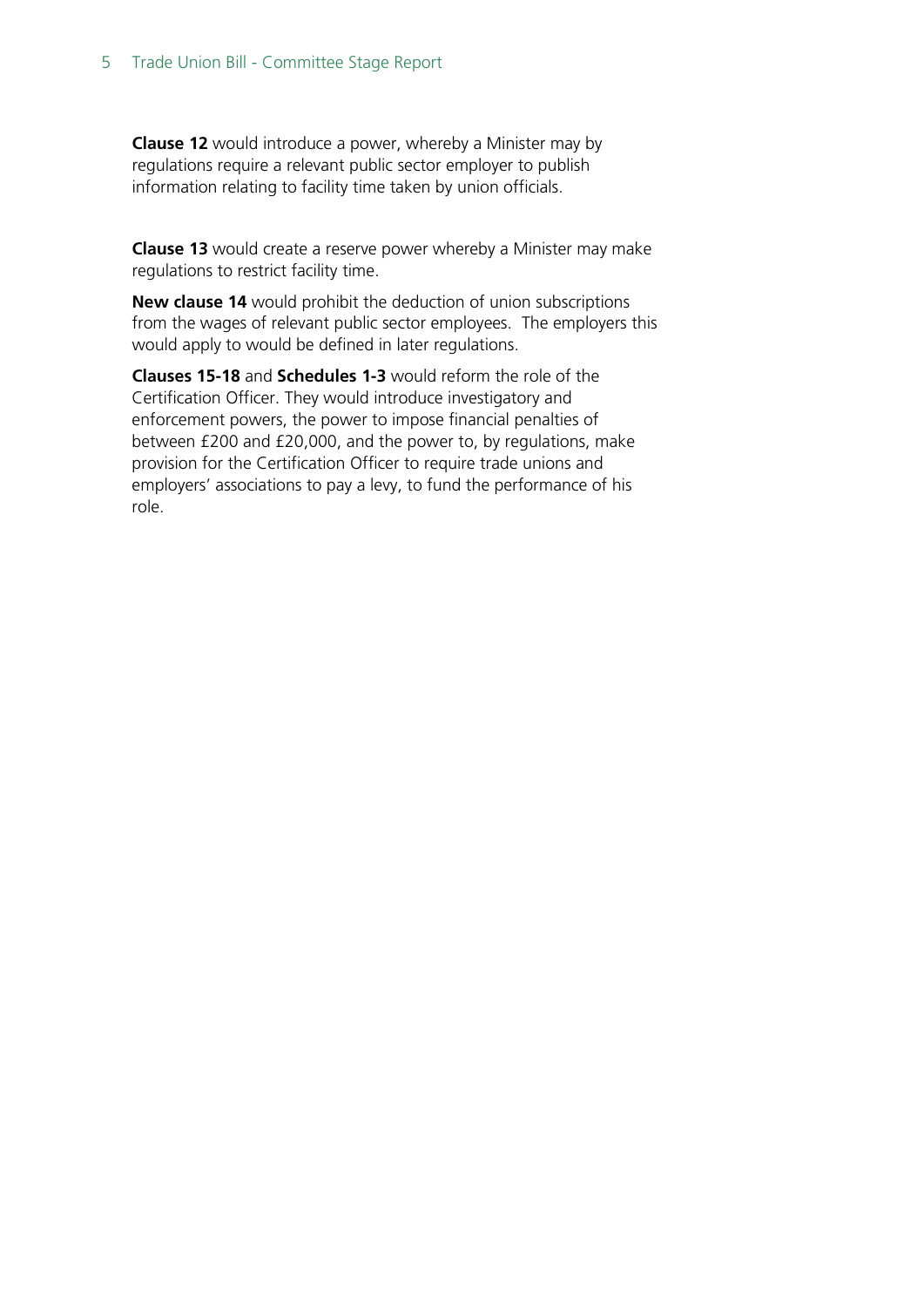## <span id="page-5-0"></span>2. Second Reading

The Second Reading debate on the Bill was polarised, with Conservative Members speaking in support of the proposals, and Labour, together with SNP Members, opposing them.

In broad terms, the Government and Conservative Members argued that the Bill did not seek to prevent strikes nor to disempower unions; rather, it sought to, among other things, ensure strike action affecting the public could only occur on the basis of a clear and recent mandate. Opposition Members argued that the Bill was a politically motivated attack on Labour Party funding and an ideological attack on unions.

In introducing the Bill, the Secretary of State for Business, Innovation and Skills, Sajid Javid, said the proposals would "put power in the hands of the mass membership; bring much-needed sunlight to dark corners of the movement; and protect the rights of everyone in this country— those who are union members and those who are not".<sup>[1](#page-5-1)</sup> Mr Javid argued that one of the main proposals in the Bill, higher ballot thresholds, was necessary in light of the impact on the general public of strike action, for example "childcare costs that might come with a school closure".[2](#page-5-2)

Speaking for the Opposition, the then shadow Secretary of State for Business, Innovation and Skills, Angela Eagle, described the Bill as "the most significant sustained and partisan attack on 6 million trade union members and their workplace organisations that we have seen in this country in the past [3](#page-5-3)0 years". $3$  Ms Eagle said that "with the number of days lost to strike action down 90% in the past 20 years, there is no need whatsoever to employ the law in this draconian way["4](#page-5-4) and argued that the Bill might not be compatible with international legal obligations.<sup>[5](#page-5-5)</sup>

SNP Members suggested that trade union law should be devolved to Scotland,<sup>[6](#page-5-6)</sup> and questioned why there had not been more consultation, prior to the Bill, with the devolved administrations.<sup>[7](#page-5-7)</sup>

A number of Members argued that the proposals for higher ballot thresholds would be more acceptable if workplace balloting and/or eballoting were permitted. $8$  In response to the e-balloting suggestion, the Secretary of State said:

I am concerned about fraud and that the identities of people voting in a secret ballot may be revealed. In fact, the Speaker's Commission on Digital Democracy, which looked at the use of

- <span id="page-5-7"></span><span id="page-5-6"></span><sup>7</sup> Ibid., c771
- 

<span id="page-5-1"></span> <sup>1</sup> HC Deb 14 September <sup>2015</sup> c761

<span id="page-5-3"></span><span id="page-5-2"></span><sup>2</sup> Ibid., c762

<sup>3</sup> Ibid., c774

<span id="page-5-4"></span> $4$  Ibid.

<span id="page-5-5"></span><sup>5</sup> Ibid., c779 <sup>6</sup> Ibid., c764

<span id="page-5-8"></span><sup>8</sup> Ibid., c761 (Caroline Lucas); 767 (John Woodcock)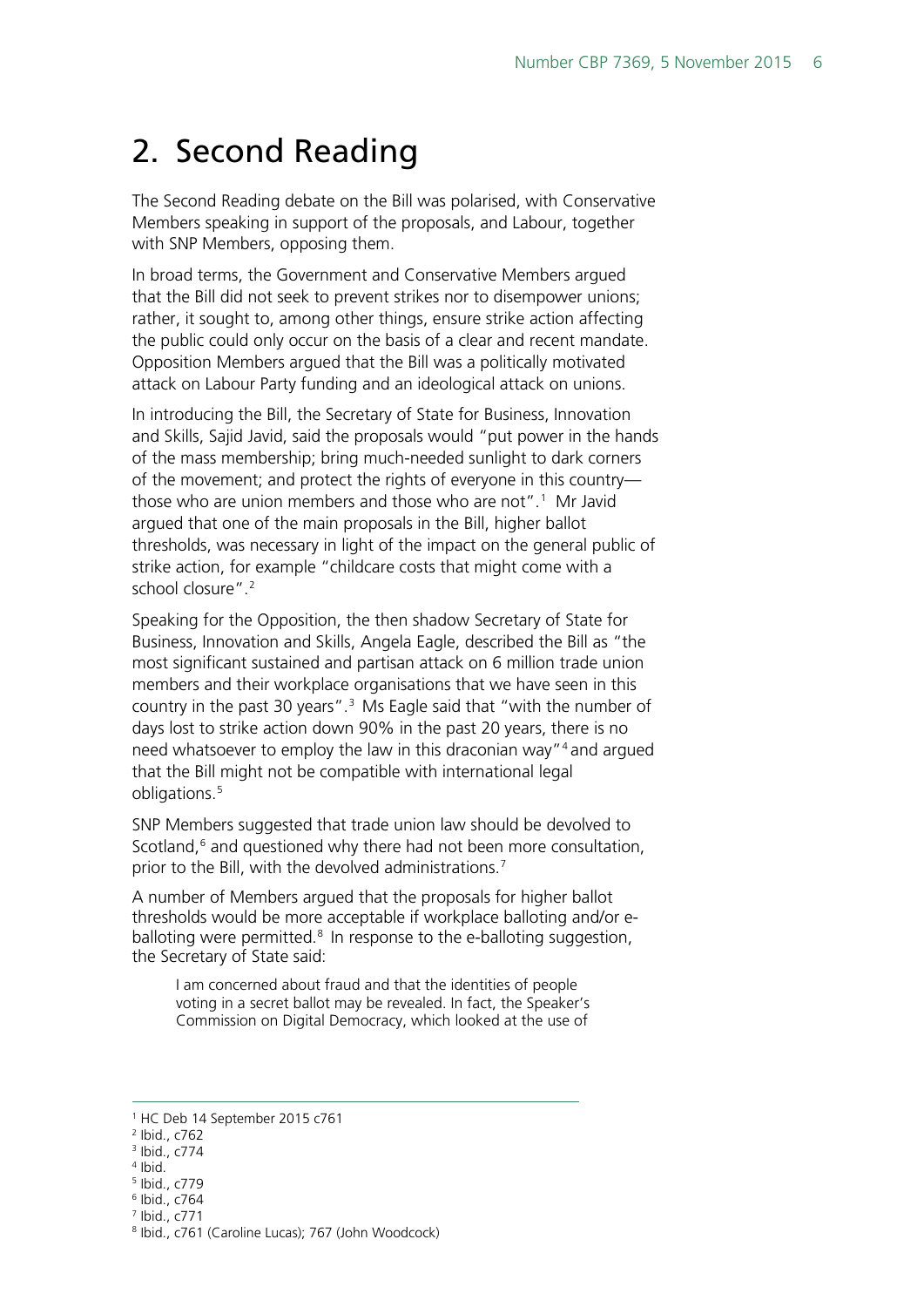digital apparatus in elections, also shared those concerns. I do not think it would have been appropriate to suggest such changes.<sup>[9](#page-6-0)</sup>

On the political fund, Mr Javid said that the opt-in proposal is designed to ensure that "when people, rightly, give money to any political party, they know that they are doing so".<sup>10</sup> Ms Eagle said that the funds were used for general campaigning as well as for financing political parties.<sup>11</sup> Peter Kyle (Lab) noted that trade unions use the funds to challenge government policies, including those of the Labour Party.[12](#page-6-3)

Several Members criticised the Bill's picketing proposals. David Davis (Con) said that he was "offended" by the Bill's proposal that a picket organiser must give his name to the police, and described the measure as

a serious restriction of freedom of association. It is not the same as getting the organiser of a big demonstration to give his name to the police. There is all the difference in the world between 500,000 people clogging up London and half a dozen pickets shivering around a brazier while trying to maintain a strike.<sup>[13](#page-6-4)</sup>

Andrew Bridgen (Con) said that the events at the Grangemouth oil refinery in 2013, during which pickets allegedly intimidated family members of an employer, might justify the calls for police involvement.<sup>[14](#page-6-5)</sup>

On facility time reporting in the public sector, Conservative Members highlighted the potential savings to the public purse in reduced facility time costs, following reported savings of £17m per year associated with recent reductions in facility time in some areas of the Civil Service.<sup>[15](#page-6-6)</sup> Labour Members argued that facility time saves costs indirectly by, for example, avoiding the escalation of employment disputes.<sup>[16](#page-6-7)</sup>

As to the Certification Officer provisions in the Bill, Rob Marris (Lab) argued that the proposals would politicise the role of the Certification Officer, who had hitherto been viewed by both unions and employers as "a neutral arbiter".<sup>[17](#page-6-8)</sup> Mr Javid responded that the role would continue to be independent and neutral, albeit with added powers and funded by those it regulates (unions and employers' associations).<sup>[18](#page-6-9)</sup>

<span id="page-6-9"></span><span id="page-6-8"></span><span id="page-6-7"></span><span id="page-6-6"></span><span id="page-6-5"></span><span id="page-6-4"></span><span id="page-6-3"></span><span id="page-6-2"></span><span id="page-6-1"></span><span id="page-6-0"></span> Ibid., c767 Ibid., c768 Ibid., c777 Ibid., c768 Ibid., cc799-800 Ibid., c803 Ibid., c770  $16$  Ibid. Ibid., c771 <sup>18</sup> Ibid.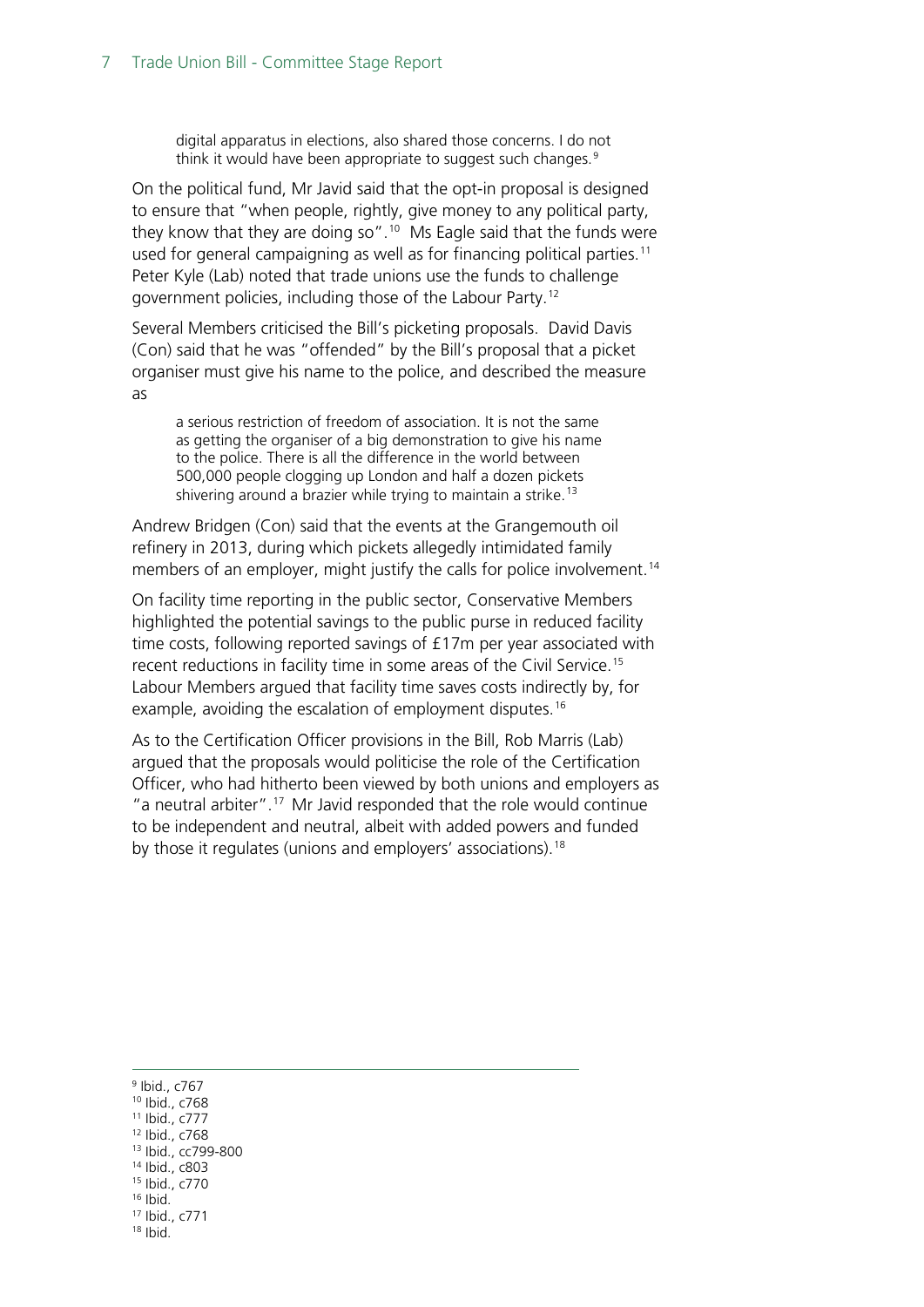## <span id="page-7-0"></span>3. Committee Stage

## <span id="page-7-1"></span>3.1 The 1992 Act (clause 1)

Clause 1 of the Bill is an interpretive provision, which would define the Trade Union and Labour Relations (Consolidation) Act 1992 – the Act which the Bill would amend – as "the 1992 Act".

In opening the debate, the Minister for Business, Innovation and Skills, Nick Boles, said that he recognised "the deep and passionate disagreements between the different parties on the measures in the Bill".<sup>[19](#page-7-4)</sup> In response, the Shadow Minister for Business, Innovation and Skills, Stephen Doughty, set out the Opposition's intention to oppose clause 1 and every other clause in the Bill:

given the significant reduction in industrial action over the past 30 years, it is important to question why the Bill even exists in the first place.

… Let me be clear from the outset: we intend to oppose every clause, because we consider the Bill an affront to civil liberties and the rights of workers up and down the country, and do so starting with this clause.<sup>[20](#page-7-5)</sup>

The Committee voted in support of the clause, by 10 votes to 8. In the ensuing debate, Labour and SNP Members did in fact oppose every clause.

## <span id="page-7-2"></span>3.2 Ballot thresholds

#### <span id="page-7-3"></span>50% turnout threshold (clause 2)

Clause 2 is one of the main measures in the Bill; it would introduce a 50% turnout threshold for industrial action ballots.

The Shadow Minister criticised the clause for effectively defining "abstentions as no votes", $^{21}$  $^{21}$  $^{21}$  highlighting oral evidence from Thompsons Solicitors (a law firm that represents trade unions) indicating that this is contrary to international law.<sup>[22](#page-7-7)</sup>

Mr Doughty said that the imposition of the threshold "will remove the incentives for employers to seek an early resolution to a dispute["23](#page-7-8) and that strong opposition to the proposal from unions, together with the international law issues, suggested "the Government will face significant legal costs from the Bill".<sup>[24](#page-7-9)</sup>

Julie Elliott (Lab) supported the Shadow Minister's contention that the threshold might exacerbate disputes:

if the trade union side has to spend so much extra time not only on getting the lists correct, but on making the turnout so high,

<sup>&</sup>lt;sup>19</sup> [PBC Deb 20 October 2015 c178](http://www.publications.parliament.uk/pa/cm201516/cmpublic/tradeunion/151020/am/151020s01.htm) (5<sup>th</sup> sitting)

<span id="page-7-5"></span><span id="page-7-4"></span><sup>&</sup>lt;sup>20</sup> Ibid., cc178-179

<span id="page-7-6"></span><sup>21</sup> Ibid., c180

<sup>22</sup> Ibid., c183

<span id="page-7-8"></span><span id="page-7-7"></span><sup>23</sup> Ibid., c182

<span id="page-7-9"></span><sup>24</sup> Ibid., c183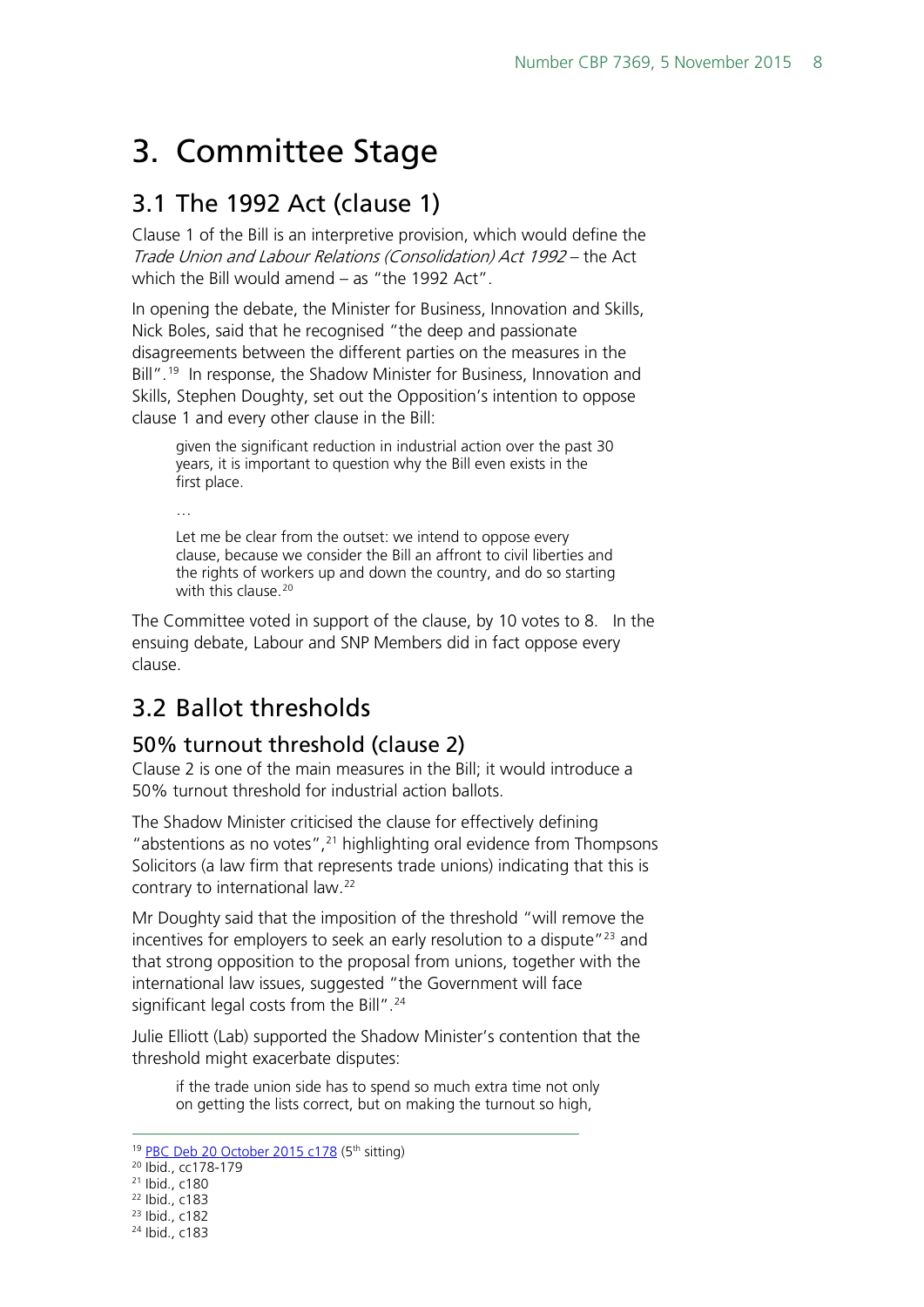that is time the officials are not spending on talking to the employer and trying to avert strike action<sup>[25](#page-8-0)</sup>

Chris Stephens (SNP) suggested a consequence of thresholds could be a widening of the gender pay gap, as they may discourage female workers from participating in industrial action to achieve equal pay.[26](#page-8-1)

The Opposition tabled a number of amendments, which, broadly, sought to prevent the clause from invalidating union ballots that reached the threshold but may have suffered from minor administrative errors (e.g. inadvertently failing to send ballot papers to every union member entitled to vote).<sup>27</sup> The amendments sought to protect unions from "vexatious legal challenges".[28](#page-8-3)

In responding to the debate, the Minister highlighted three strikes that had proceeded on the basis of low ballot turnouts (21%, 23% and  $16\%$ )<sup>[29](#page-8-4)</sup> and described this as problematic, particularly as strikes can affect members of the public.<sup>[30](#page-8-5)</sup> Mr Boles said that he had written to "Andrew Dilnot, who runs the ONS, requesting that the ONS look into how it can capture the indirect impacts of strikes."<sup>[31](#page-8-6)</sup>

As to the concerns raised by the Opposition about the potential effect of minor errors, Mr Boles said unions were already protected by statute and case law "against challenge over insignificant breaches of the balloting rules<sup>"[32](#page-8-7)</sup> and that measures introduced in other legislation<sup>[33](#page-8-8)</sup> required unions to maintain accurate lists of members, meaning that "they will in future have more confidence that those who are entitled to vote receive the ballot paper."[34](#page-8-9)

Following the Minister's assurances that "inconsequential errors of process that have no material impact are not what the balloting rules are designed to address", Mr Doughty withdrew the amendment.<sup>[35](#page-8-10)</sup>

Another amendment tabled by the Opposition sought to remove the requirement for unions to inform members and employers of whether the turnout threshold had been met.<sup>[36](#page-8-11)</sup> The Minister said it was fair to require unions to publish this information, to ensure

that union members and the employer have information about whether all the conditions that relate to the ballot mandate have been met … Members and employers ought to know whether any subsequent industrial action is valid and legally secure.<sup>[37](#page-8-12)</sup>

Chris Stephens tabled a group of SNP amendments which he described as "the devolved group". In short, these sought to disapply in Scotland

<span id="page-8-8"></span>33 Transparency of Lobbying, Non-Party Campaigning and Trade Union Administration Act 2014

<span id="page-8-0"></span> <sup>25</sup> Ibid., c191

<span id="page-8-1"></span><sup>26</sup> Ibid., c185

<span id="page-8-2"></span><sup>27</sup> Ibid., cc183-184

<span id="page-8-3"></span><sup>28</sup> Ibid., c184

<span id="page-8-4"></span><sup>29</sup> Ibid., c194 <sup>30</sup> Ibid., c195

<span id="page-8-6"></span><span id="page-8-5"></span> $31$  Ibid.

<span id="page-8-7"></span><sup>32</sup> Ibid., c198; see also cc205-206

<sup>34</sup> [PBC Deb 20 October 2015 c199](http://www.publications.parliament.uk/pa/cm201516/cmpublic/tradeunion/151020/am/151020s01.htm)

<span id="page-8-10"></span><span id="page-8-9"></span><sup>35</sup> Ibid., c206

<sup>36</sup> Ibid., c185

<span id="page-8-12"></span><span id="page-8-11"></span><sup>37</sup> Ibid., c201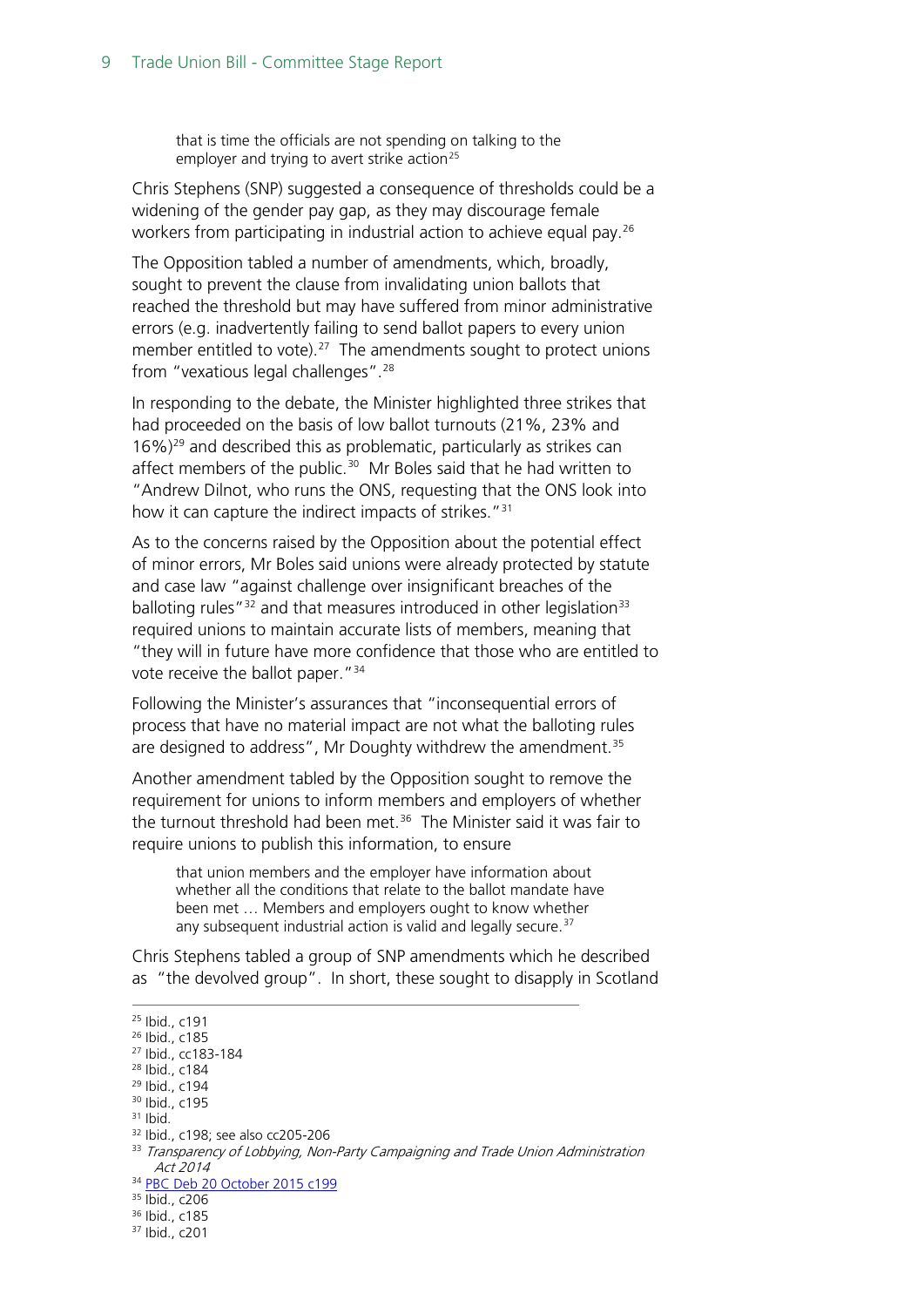both the threshold proposals and most of the other clauses in the Bill.<sup>38</sup> Mr Stephens said the Bill was a real concern

because it ignores, for example, the work of the Scottish Government in setting up the Scottish fairwork convention. They are working in partnership with trade unions rather than seeing them as the enemy of the public $39$ 

The Shadow Minister tabled similar amendments, arguing that the threshold clauses and the clause on political funds "clearly breach the existing devolution settlement".<sup>40</sup> Mr Doughty referred to evidence provided to the Committee by Professor Keith Ewing:

I want to turn to the stark comments made by Professor Keith Ewing in the oral evidence session. He was referring to the impact on Scotland, but he said:

"The problem will be if a Scottish public body decides, 'We are not going to comply with this ban on the check-off,' or 'We are not going to publish the facility time arrangements that we give to trade union representatives.' What will happen at that point? We are looking at the question of who will enforce those obligations against Scottish public bodies."

That could be applied to Welsh or English public bodies and local authorities. He continued:

"Are we really saying that the Secretary of State for Scotland will bring a case against a major Scottish public authority to enforce those obligations? The Government are walking, almost blindfolded, into a major constitutional crisis around the Bill."<sup>[41](#page-9-3)</sup>

The Opposition amendments also sought to disapply the political fund and facility time clauses in relation to employees of the Mayor of London; Mr Doughty argued that "it should be for the devolved Governments and the Mayor of London to determine the type of relationships they want to have". $42$  In respect of Scotland and Wales, Mr Doughty said:

Scottish local government is making it clear that it will not implement the Bill. If that is the case, as also appears to be the suggestion of the Welsh Government and other public bodies across the UK, we are heading into difficult territory.<sup>[43](#page-9-5)</sup>

The Minister said the clauses were consistent with the devolution settlement, as employment law and industrial relations

are clearly reserved matters under the devolution settlements with Scotland and Wales

…

There is absolutely no question about the full right of the UK Parliament to make laws that affect the whole of Great Britain on those matters. [44](#page-9-6)

<sup>40</sup> Ibid., c210

<span id="page-9-6"></span><span id="page-9-5"></span><sup>44</sup> [PBC Deb 20 October 2015 cc224-225](http://www.publications.parliament.uk/pa/cm201516/cmpublic/tradeunion/151020/pm/151020s01.htm)

<span id="page-9-1"></span><span id="page-9-0"></span><sup>&</sup>lt;sup>38</sup> Ibid., c208<br><sup>39</sup> Ibid., c209

<span id="page-9-3"></span><span id="page-9-2"></span><sup>41</sup> Ibid., c210 (see also, PBC 15 October 2015 c129, Q346)

<span id="page-9-4"></span><sup>42</sup> Ibid., c212

<sup>43</sup> Ibid.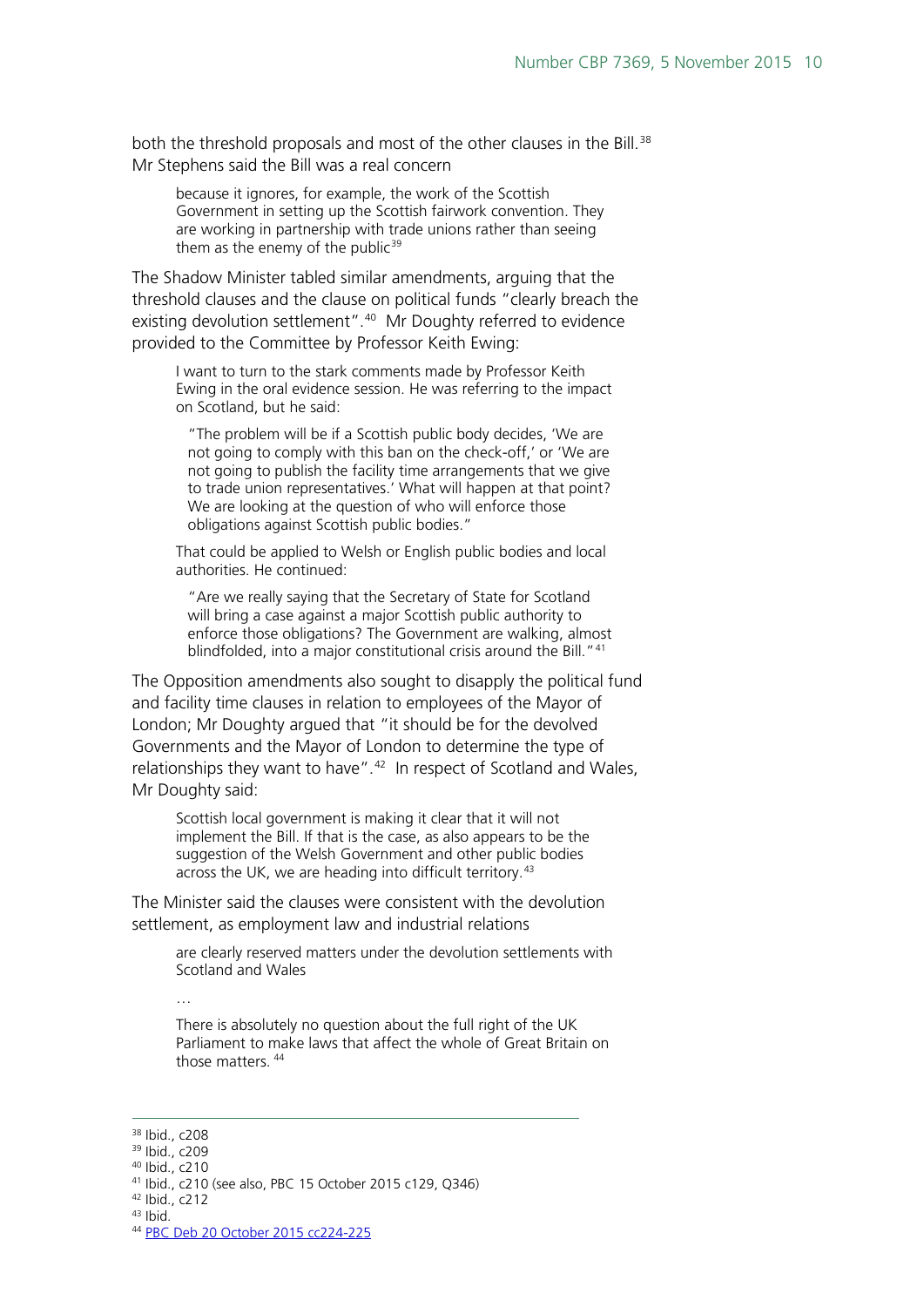The Committee divided on the SNP amendments, which were defeated by 10 votes to 2, and then on the clause, which was supported by 10 votes to 8. The Labour amendments relating to devolved matters also concerned other clauses, so they were debated during the relevant stand part debates, and they were all defeated on division.

#### <span id="page-10-0"></span>40% support requirement (clause 3)

Clause 3 would impose a 40% support requirement on ballots in important public services, which would apply together with the 50% turnout requirement.

In opposing the clause, the Shadow Minister reiterated concerns that the proposal would breach international law. Mr Doughty highlighted the clause's application to "important public services" and questioned why the term "essential services" was not used, a term employed by the International Labour Organisation (ILO) and widely understood. The ILO definition of essential services is limited to services "the interruption of which would endanger the life, personal safety or health of the whole or part of the population".<sup>45</sup> To this end, the Opposition tabled amendments that would apply the 40% requirement only to those who work in essential services, as defined by the ILO.<sup>46</sup>

The Minister explained the departure from ILO terminology:

Opposition Members discussed the difference between important services versus essential services. They are right that the ILO defines "essential services" and that that is an accepted definition, but it does so for the purposes of making it clear that it is therefore allowable to prohibit the right to strike in those services. The right to strike can be entirely prohibited in the sectors that the ILO has deemed to be essential, which include some but not all of the same sectors that we have listed—for example, firefighting services, the hospital sector, air traffic control, public or private prison services, electricity services, water supply services and telephone services.

Because of the ILO's definition of essential public services as those where it is permissible to prohibit the right to strike we decided to clarify that clause 3 proposes not a prohibition or a strike ban but simply a threshold of support for a strike. That was intended to clarify that the services listed are not the same as those covered in ILO definition, but are important public services. To be clear, our manifesto named the four most important of those services to which clause 3 applies. We have an absolute manifesto mandate for the inclusion of fire, health, education and transport services. Since then, based on cross-government consultation, we have added border security and nuclear decommissioning.<sup>[47](#page-10-3)</sup>

Mr Doughty stated that the Government's terminology moved away from the international legal consensus on when it is legitimate to restrict the right to strike, and he therefore pressed the amendment to a vote. The amendment was defeated by 10 votes to 8.

…

<span id="page-10-1"></span> <sup>45</sup> Ibid., c233

<sup>46</sup> Ibid., c232

<span id="page-10-3"></span><span id="page-10-2"></span><sup>47</sup> Ibid., c239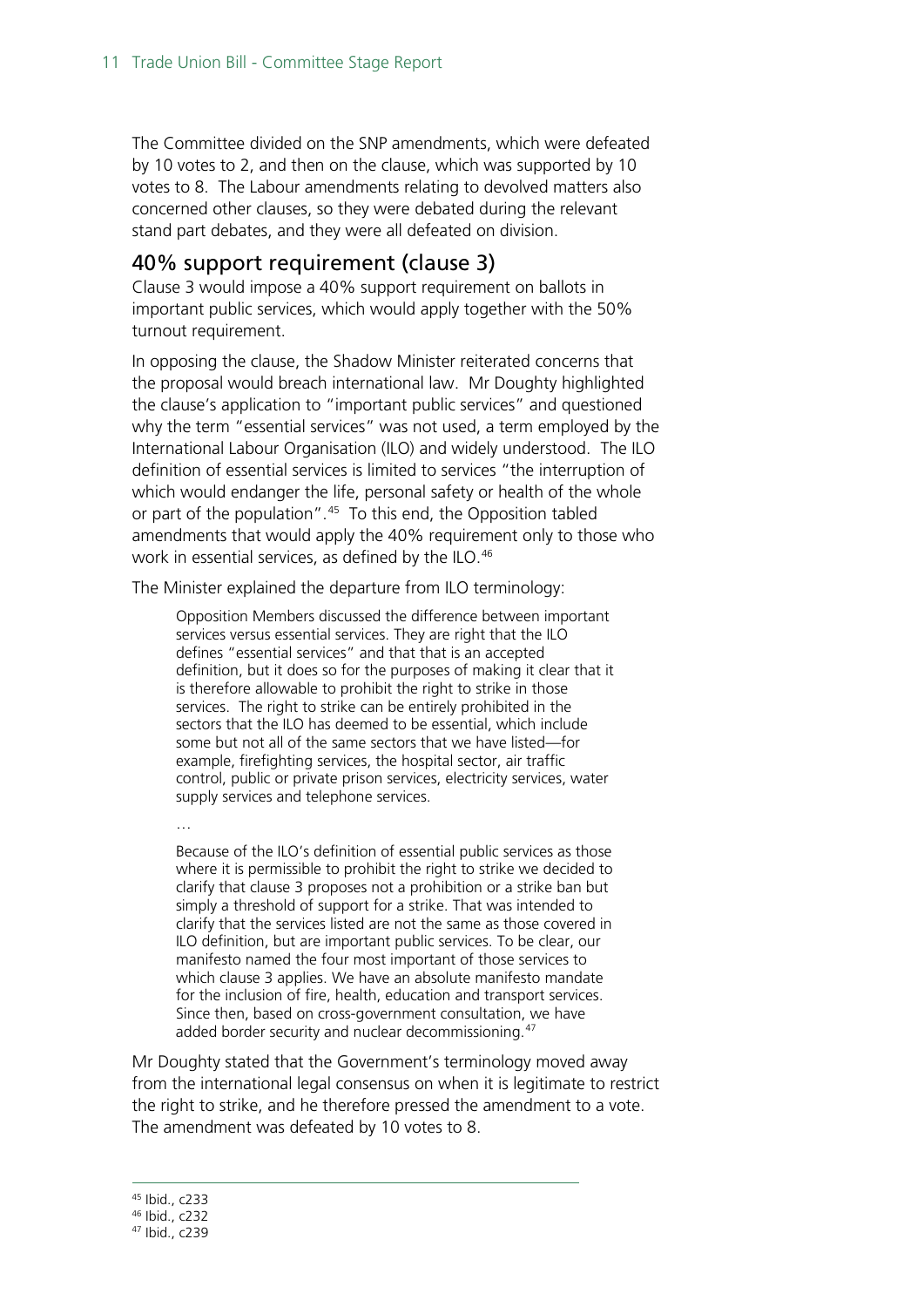The clause was agreed to on division, by 10 votes to 8.

#### <span id="page-11-0"></span>Workplace and electronic voting

During debate on the political fund provisions of the Bill (see below) the Opposition tabled a group of new clauses relevant to the Bill generally, and particularly to the ballot provisions. The Shadow Minister explained the new clauses:

Briefly, for the Committee's benefit, new clause 1 would permit trade unions to decide to use electronic voting for industrial action ballots. For example, union members would be able to vote online, on smartphones or via secure phone lines. They would also be able to vote electronically in workplaces using secure laptops or electronic booths. New clause 2 would permit unions to use electronic voting in other statutory elections and ballots, including the election of general secretaries, political fund ballots and ballots on mergers. New clauses 4 and 8 would permit trade unions to decide to use similar electronic means to those in new clause 1, or workplace ballots, similar to those used in statutory recognition ballots, for industrial action ballots. In workplace ballots, union members would be able to vote using paper ballot papers and secure ballot boxes in a secure location at the place of work. New clauses 5 and 6 would permit trade unions to use electronic and workplace ballots for all other statutory elections and ballots.

This comprehensive set of amendments and new clauses is about bringing trade unions into the modern age, as the Government say they want to do, and being able to use modern methods that are already used elsewhere and are seen to be successful.<sup>[48](#page-11-1)</sup>

Mr Doughty set out the Opposition's case for electronic and workplace voting:

The case for an online option in balloting grows stronger still: eballoting can be safe and secure, much like online banking. As we heard during the oral evidence sessions, e-balloting is already used for a variety of purposes by organisations in both the public and private sector, such as J.P. Morgan Asset Management, Lloyd's of London, Chevron and, of course, the Conservative party, which recently selected its London mayoral candidate using e-balloting.

Our new clauses contain safeguards to ensure safety. Under each of those, the balloting process, whether electronic or secure workplace balloting, would be overseen by an independent scrutineer. Before the ballot is run, the scrutineer would confirm that the proposed method of voting met the required standard. The standard requires that: all members who are entitled to vote must have an opportunity to do so; votes must be cast in secret; and the risk of any unfairness or malpractice is minimised. That required standard is the same as the one set out in section 54 of the Employment Relations Act 2004.

<span id="page-11-1"></span>The new clauses would allow unions to use postal ballots alongside electronic or secure workplace voting if they believed it necessary to ensure everyone has the chance to vote. That would ensure that members who may be absent from work due to sick leave or maternity, paternity or adoption leave can vote. The new clauses would also allow unions to provide members with a choice of voting methods, including postal and electronic balloting and secure workplace balloting. We call that a combination ballot,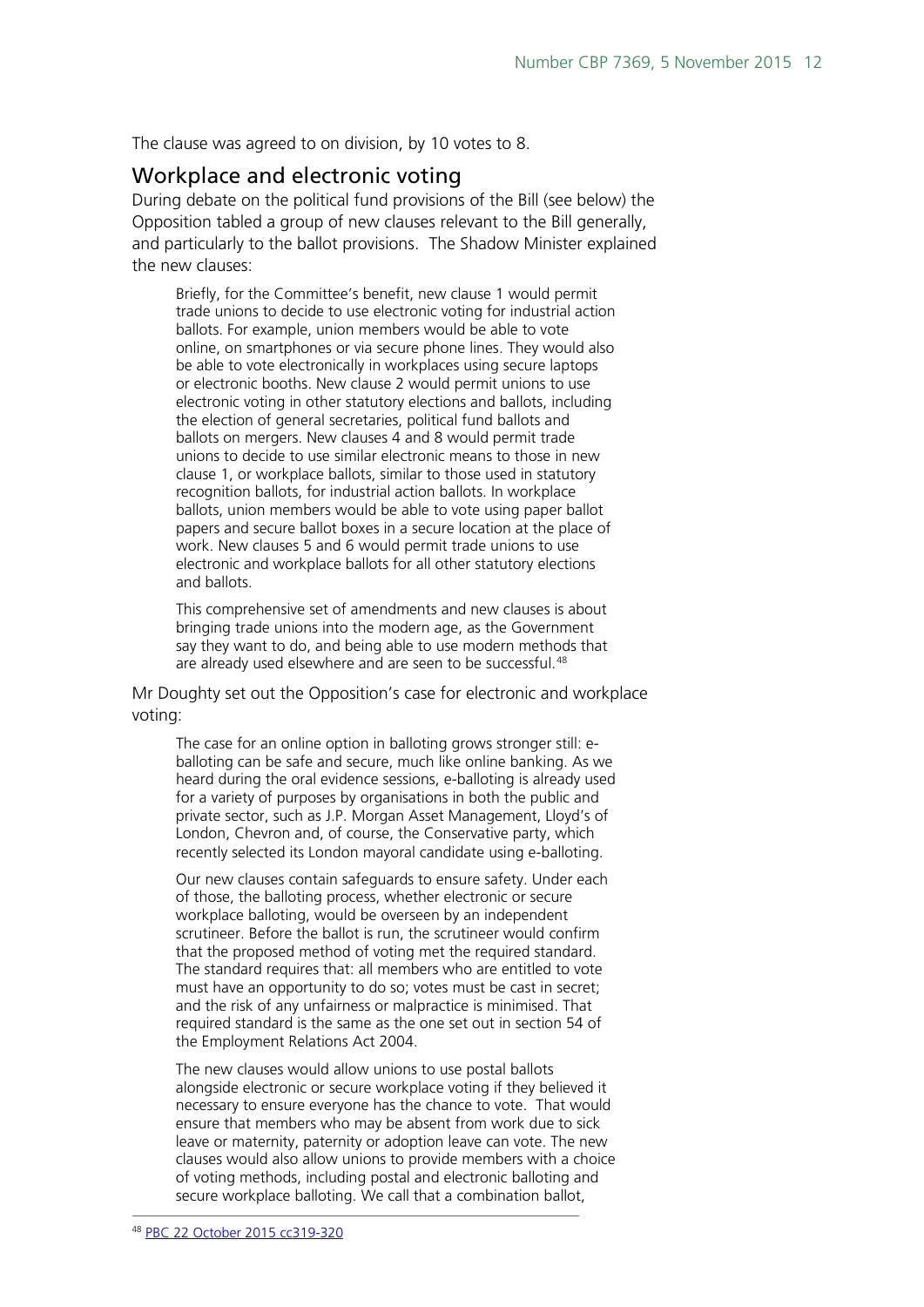where a maximum number of means are used to ensure maximum participation in and engagement with the democratic process the Government say they are so keen to support.<sup>[49](#page-12-2)</sup>

The Minister said the Government were concerned about the risk of fraud associated with electronic voting:

From the very first time that was raised, the Secretary of State, the Prime Minister and I have made it clear that we have no objection in principle to online voting or e-balloting, as it is sometimes called. Indeed, I would go further: it would be extraordinary if, in 20 years' time, most elections in most countries in the world on most questions of importance were not decided through electronic means of communication. Just as we have been willing to accept freely and openly the principle that that is a desirable state to move towards, it is important for Opposition Members not to be quite so dismissive of the practical objections that were so well highlighted by my hon. Friend the Member for Henley.

It is incredibly important to acknowledge that the Open Rights Group, which gave evidence to the Speaker's Commission on Digital Democracy that only reported in January this year, is not some Tory front organisation. These people are genuinely concerned about a genuine question at hand—the legitimacy, safety and security of voting. It is important that the Opposition do not dismiss those objections out of hand by plucking out examples of very different decisions and transactions. Specifically, the particular matter when it comes to voting is the need to ensure that the system that captures the data does not allow the person casting the vote to be identified. That does not apply to banking transactions. Once someone is inside the secure system, it is fine for any part of that system to know their identity; indeed, it is critical that the system should know their identity, so that the money is transferred out of and into the right account.<sup>[50](#page-12-3)</sup>

On workplace balloting, the Minister said he was less persuaded by this than by electronic balloting, suggesting that union members might be intimidated into voting in a particular way, and might not want to be observed by their employers when voting.<sup>[51](#page-12-4)</sup>

None of the proposed new clauses were agreed to.

## <span id="page-12-0"></span>3.3 Information requirements in relation to industrial action

#### <span id="page-12-1"></span>Information to be included on a ballot paper (clause 4)

Clause 4 concerns the information unions must set out on ballot papers, including a new requirement to provide a "reasonably detailed" indication of the matters in issue in the trade dispute to which the proposed action relates. Where the paper contains a question about taking part in action short of a strike, the type(s) of action would have to be specified. In addition, the paper would have to indicate the

<span id="page-12-2"></span> <sup>49</sup> Ibid., c316

<span id="page-12-3"></span><sup>50</sup> Ibid., cc326-327

<span id="page-12-4"></span><sup>51</sup> Ibid., c328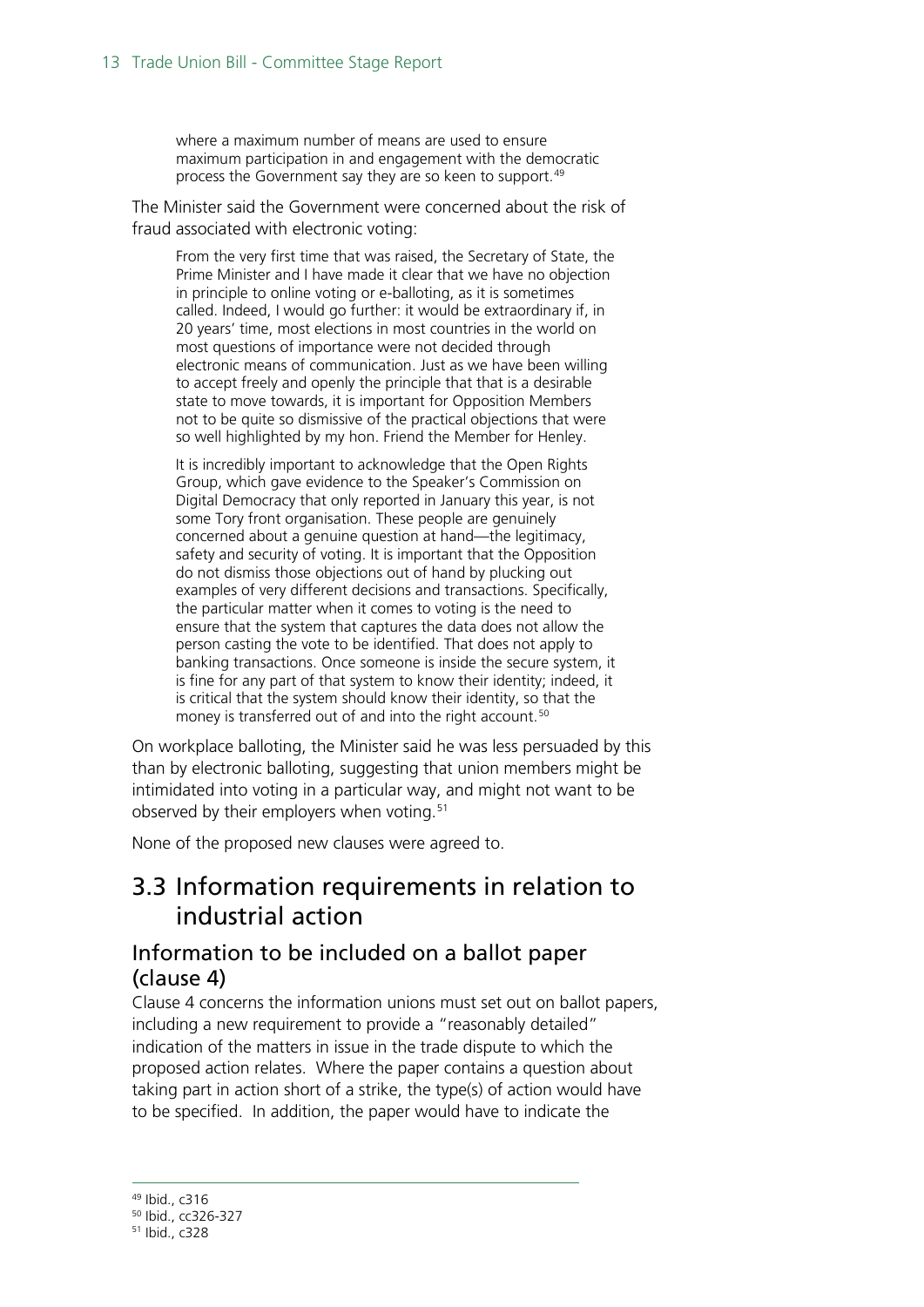period or periods within which the action, or each type of action, is expected to take place.

The Shadow Minister tabled amendments for the Opposition, which would have:

- removed the requirement to set out a "reasonably detailed" description of the matters in issue in the dispute;
- removed the requirement to set out the types of action short of a strike; and
- replaced the timetable proposals with a requirement to state whether the action would be continuous or intermittent.

Mr Doughty said the amendments were intended to tease out from the Minister "how he sees this part of the legislation operating in practice"[.52](#page-13-0) In his view, the Government's intention with this part of the Bill was to "frustrate the rights of trade unions to take action, to provide grounds for vexatious legal challenges".<sup>[53](#page-13-1)</sup> Failure, for example, to provide a "reasonably detailed" description of relevant matters on a ballot paper could lead to an injunction against industrial action:

What is "reasonably detailed"? It is an oxymoron and it is contradictory. How will both sides of industry know whether something is detailed enough to be "reasonably" detailed or regarded as too detailed? Unions and employers will be in court every single time.<sup>[54](#page-13-2)</sup>

The Minister argued that the requirements would enable union members to make an informed decision about whether or not to participate in industrial action:

I have a couple of actual strike ballot papers in front of me. They are quite hard to get hold of, so I have not got a huge number. On one, the only statement on the paper was "impact of redundancies", which did not clarify in which workplace, which group of employees was affected or when the strike was proposed. That ballot paper provided a very vague, short description. Another ballot paper provided a vague but incredibly broad statement about

"adverse changes to pensions, workload, conditions of service, including pay and pay progression, and job loss."

Neither statement is particularly helpful to those voting on the ballot because not enough information is given about when that dispute would be resolved, so that is not obvious to the person voting.<sup>[55](#page-13-3)</sup>

As to why the Bill used the words "reasonably detailed" the Minister explained:

That specific form of words is used in clause 4 to take into account the particular circumstances of each trade dispute. If there is any more detail that a union could reasonably give on the ballot paper, the requirement is not satisfied.

<span id="page-13-1"></span><span id="page-13-0"></span> <sup>52</sup> Ibid., c246

<sup>53</sup> Ibid., c244

<span id="page-13-2"></span><sup>54</sup> Ibid., c247

<span id="page-13-3"></span><sup>55</sup> Ibid., c249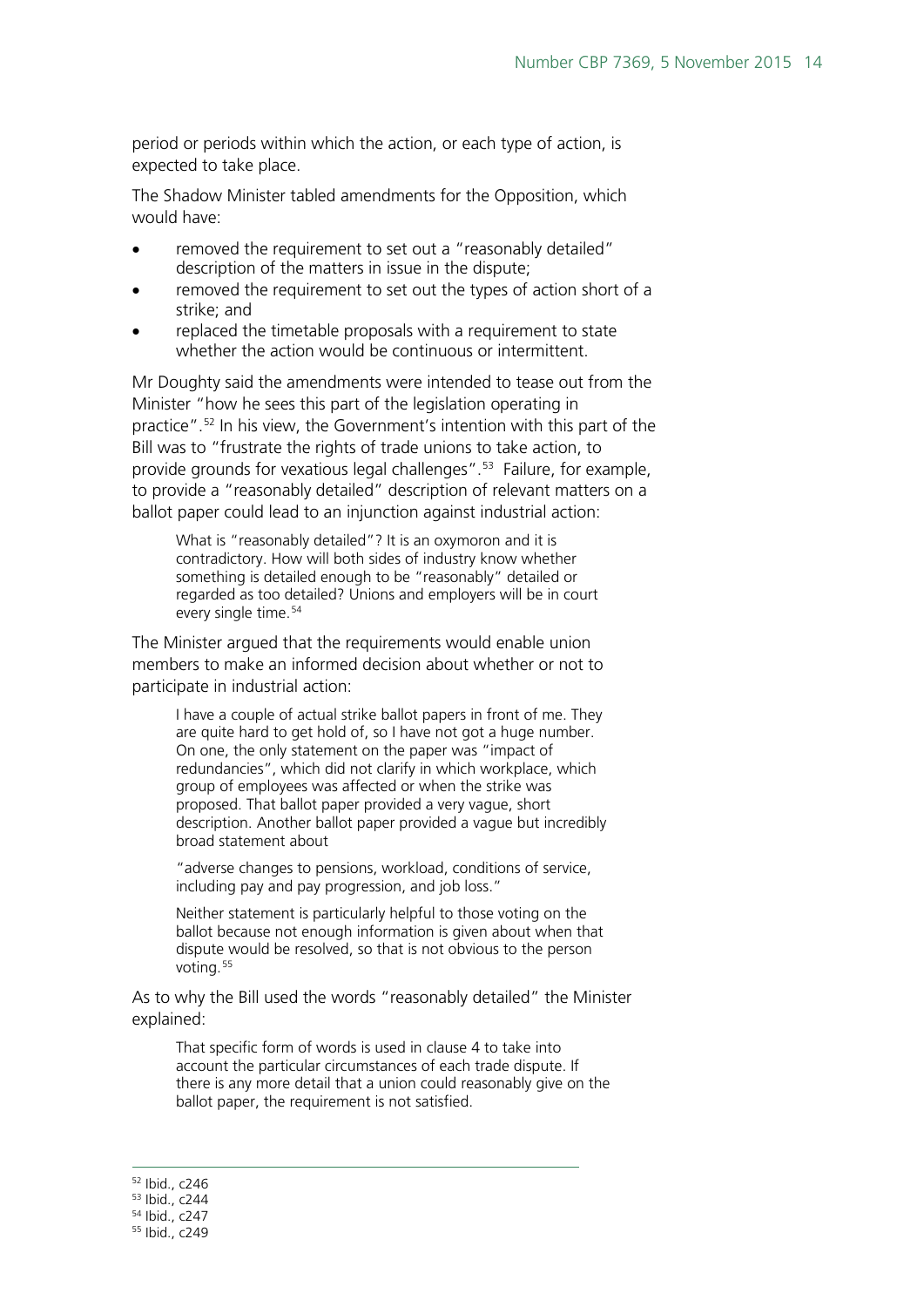For example, if the issue is identified simply as "pay", it may well be right to say that there are further details that the union could have included. Those details might include which year's pay offer is in dispute, and which employees are covered by the offer. Again, that links back to our overall objective to ensure that unions provide clarity to their members about what they are being asked to vote for so that there is full transparency in any industrial action ballot.

We think it is much more helpful to union members if a trade dispute that affects them in different ways is articulated in sufficient detail so that everyone knows the point on which they are being asked to make a decision on industrial action and how each individual is affected by the trade dispute. However, we do not want to put unnecessary burdens on unions by asking them to include a long and detailed account of the trade dispute. That would be onerous and would dilute the very clarity that we are seeking to provide.<sup>[56](#page-14-2)</sup>

On the requirements to set out types of action short of a strike, and to indicate the period or periods during which action might take place, the Minister said:

If we do not require a trade union to state on the voting paper what specific type or types of action it is proposing, a member will not know what action he or she is being asked to back.

…

On the period for proposed industrial action, a union member may be fully supportive if he or she knows that it would take place in late November or early December, but not if it was to take place, say, over the Christmas period. Trade union members may want to consider the proposal in relation to their personal circumstances, as well as their work.[57](#page-14-3)

The Opposition amendments were negatived by 10 votes to 8. The Committee then divided on the clause, which was agreed to by 10 votes to 8.

#### <span id="page-14-0"></span>Information to members etc about the result of ballot (clause 5)

Clause 5 would add to the ballot outcome information unions must ensure their members, and relevant employers, are given. The additional information would be:

- the number of individuals who were entitled to vote in the ballot;
- whether or not the number of votes cast reached the 50% turnout requirement; and
- if the 40% support requirement applied, whether that was met.

The clause was not subject to any significant debate, and was agreed to, following division, by 10 votes to 8.

#### <span id="page-14-1"></span>Information to Certification Officer about industrial action etc (clause 6)

<span id="page-14-3"></span><span id="page-14-2"></span>Clause 6 would introduce a wholly new requirement for unions to report, in their annual returns to the Certification Officer, on any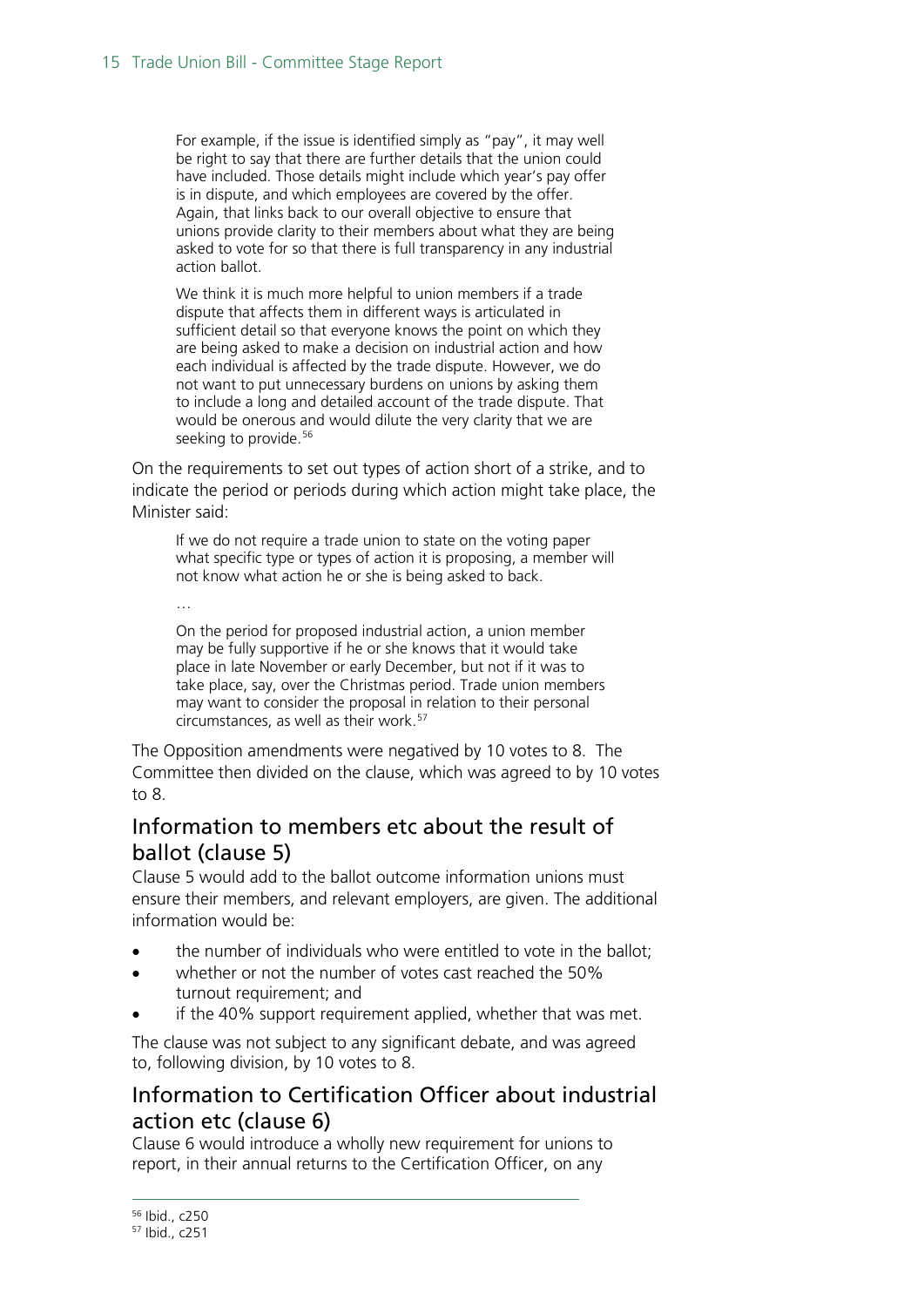industrial action induced by the union during the return period. Mr Doughty argued that this requirement may prove controversial with both unions and employers:

This comes down to whether the Government think it is appropriate that an agency of the state, albeit a currently independent one, should gather detailed information about private disputes between employers and unions. Although trade unions have been vocal in their opposition thus far, I believe that many businesses and employers, if they were aware of the full implications of this clause, would object to detailed information about their workplace operations being published online and a permanent record of disputes being retained. We all know about the media organisations that harvest as much information as they can from centrally published databases and so on. I suspect that quite a lot of mischief could be caused by attempting to portray certain employers in ways that I think they would feel uncomfortable with.[58](#page-15-3)

Ian Mearns (Lab) supported this point:

Many employers, where those industrial relations have broken down to such an extent, may be rather concerned to find that the Government are proposing that detailed information about their workplace operations will be open to public scrutiny.<sup>[59](#page-15-4)</sup>

The Minister argued that

Accurate information presented in a transparent manner about industrial action proposed and taken by a union helps to demonstrate to union members, and to the wider public, that unions are properly regulated and fully accountable for their actions.

The Committee divided; the clause was agreed to by 10 votes to 8.

## <span id="page-15-0"></span>3.4 Timing and duration of industrial action

#### <span id="page-15-1"></span>Two weeks' notice to be given to employers of industrial action (clause 7)

Clause 7 would replace the current requirement to provide seven days' notice of industrial action with a requirement to provide 14 days' notice. The Shadow Minister described this as excessive and unnecessary.<sup>60</sup> The Minister said that it "allows a longer period of time during which the trade union and the employer can discuss and strive to reach an agreement".<sup>61</sup>

The Committee divided on the clause, which was agreed to by 10 votes to 8.

### <span id="page-15-2"></span>Expiry of mandate for industrial action four months after date of ballot (clause 8)

Clause 8 would amend the periods during which unions may undertake industrial action following a ballot. It would:

 <sup>58</sup> Ibid., c257

<span id="page-15-4"></span><span id="page-15-3"></span> $59$  Ibid.

<sup>60</sup> Ibid., c260

<span id="page-15-6"></span><span id="page-15-5"></span><sup>61</sup> Ibid., c262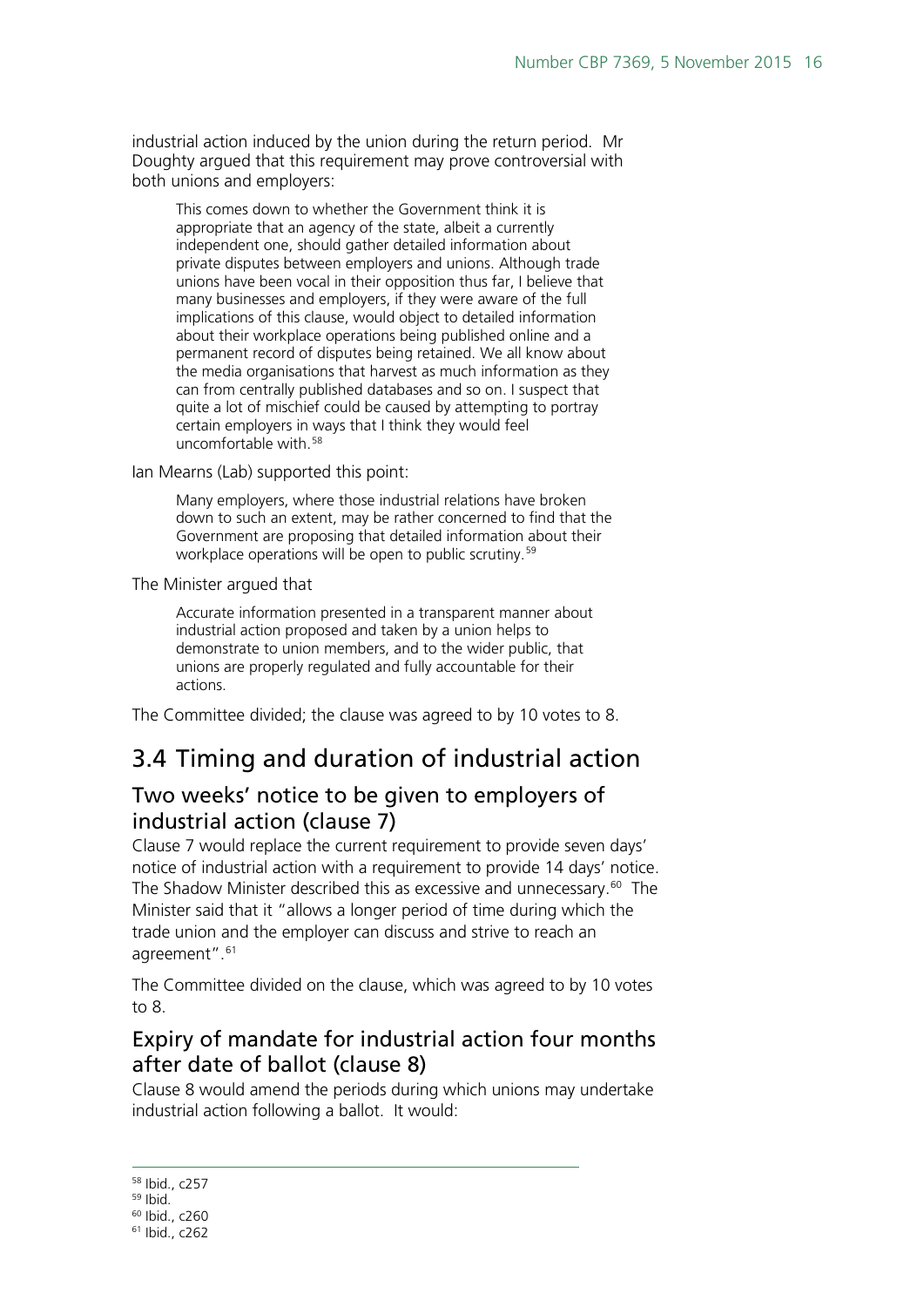- allow a longer period during which the union may initiate industrial action (four months, in place of the current four or eight-week time limits); and
- cap the duration of that industrial action at four months after this, action would require a fresh ballot.

That second aspect of the clause is intended to address the issue of "rolling mandates" whereby, if industrial action is commenced within the current two-week time limit, it may continue for a prolonged period without the need for a fresh ballot.

The Government see rolling mandates as problematic, entitling unions to rely on dated ballots. The Opposition say that compressing to four months the period during which industrial action must occur will lead to intensified action and less constructive negotiation.<sup>[62](#page-16-0)</sup>

The Shadow Minister said that the need to reballot after four months would add to unions' costs, motivating them to sustain industrial action at the outset, as they "try to settle disputes without the need to reballot, given the financial implications".<sup>63</sup>

Jo Stevens (Lab) suggested that

the clause is designed to allow employers to effectively sit out a dispute and refuse to negotiate in order to force a union to reballot, at considerable cost<sup>[64](#page-16-2)</sup>

Ian Mearns (Lab) said that the proposal would significantly increase the potential for "unwelcome wildcat action, where members' frustrations boil over and they just walk off the job".<sup>[65](#page-16-3)</sup>

In response, the Minister said:

We simply want to ensure that industrial action is based on a current mandate on which union members have recently voted, and that those members are still working for the employer where the industrial action is proposed. It should not be a legacy mandate based on a vote undertaken many months or years previously.

I would not want to disappoint the shadow Minister by not doing as he anticipated and reminding the Committee of certain recent strikes that caused great disruption to members of the public but were based on very old mandates. There were strikes by the National Union of Teachers in July and March 2014 that were based on mandates from June 2011 and September 2012. In October 2013, there were strikes based on a mandate from November 2011. It just is the case that there is current practice of holding strikes based on very old mandates. That is what we are seeking to address with clause 8.<sup>[66](#page-16-4)</sup>

In light of the argument about intensified industrial action, the Opposition tabled an amendment that would have increased the fourmonth period to 12 months. Mr Doughty asked the Minister to set out

<span id="page-16-4"></span><span id="page-16-3"></span><span id="page-16-2"></span><span id="page-16-1"></span><span id="page-16-0"></span> Ibid., c264  $63$  Ibid. Ibid., c264 Ibid., c265 Ibid., c266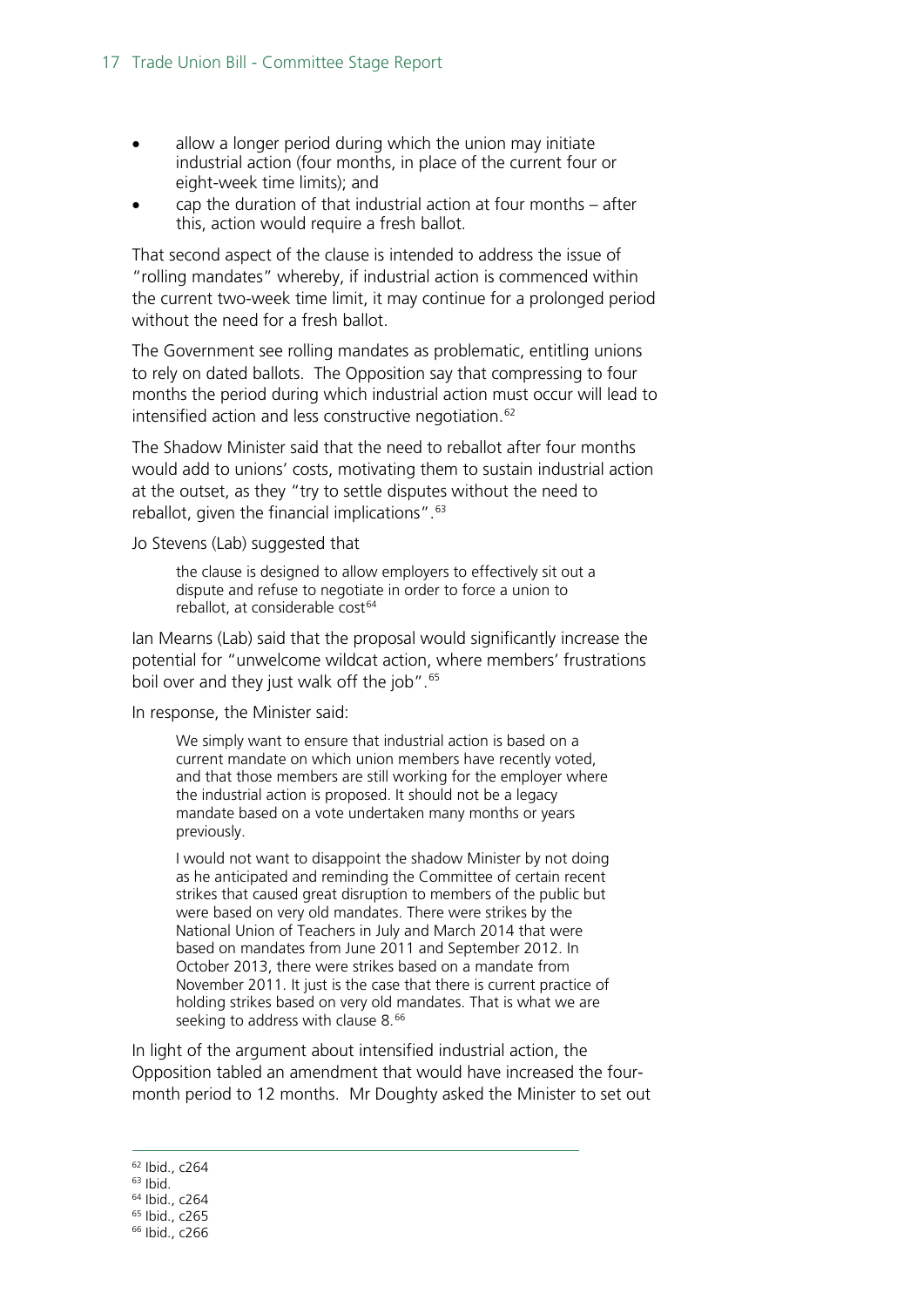the Government's reasons for the four-month period. The Minister explained:

We consider that a four-month period balances the objective of, on the one hand, ensuring that strikes cannot be called on the basis of old ballots and, on the other, allowing sufficient time for constructive dialogue to take place. A period of 12 months would tip the balance too far in favour of the unions to the detriment of everyone else—not just employers, although employers would still have the threat of strike hanging over them for a considerable length of time. Union members should have certainty on the period during which they might be asked to take industrial action. That is particularly important given the consequential effect on their pay. Twelve months is simply too long to expect people to live with such uncertainty. If members have moved jobs, it might not even be the same group of people affected.

crucially, the period of four months is not the only period during which negotiations will take place. Indeed, such negotiations should have started long before a union seeks a ballot mandate.<sup>[67](#page-17-2)</sup>

The Opposition amendment was defeated (by 10 votes to 8) and the clause agreed to (by 9 votes to 7). $68$ 

## <span id="page-17-0"></span>3.5 Picketing

…

#### <span id="page-17-1"></span>Union supervision of picketing (clause 9)

Clause 9 concerns union supervision of picketing, imposing as legal requirements provisions currently contained in a non-binding Code of Practice. The requirements would include, for example, that a picket supervisor must take reasonable steps to identify him or herself to – and communicate other information to – the police.

Much of the debate on the clause focussed on proposals for associated regulations, which the Government were [consulting](https://www.gov.uk/government/consultations/tackling-intimidation-of-non-striking-workers) on contemporaneously with the Committee debate. The consultation has subsequently concluded; the Government decided against moving forward with most of the – highly controversial – proposals (e.g. those relating to social media plans, and the potential creation of a new criminal offence of intimidation on the picket line).<sup>[69](#page-17-4)</sup>

The Shadow Minister described clause 9's potential to create grounds for legal action against unions:

Any failure to comply with those overly prescriptive requirements will expose trade unions to legal challenges. Employers will be able to apply to court for an injunction to prevent or impose restrictions on a picket, or even for damages if, for example, a picket supervisor fails to wear an armband or inadvertently misplaces their letter of authorisation.<sup>[70](#page-17-5)</sup>

<span id="page-17-2"></span> <sup>67</sup> Ibid., cc266-267

<span id="page-17-3"></span><sup>68</sup> [PBC 22 October 2015 c274](http://www.publications.parliament.uk/pa/cm201516/cmpublic/tradeunion/151022/am/151022s01.htm)

<span id="page-17-4"></span><sup>&</sup>lt;sup>69</sup> BIS, [Tackling intimidation of non-striking workers: government response](https://www.gov.uk/government/consultations/tackling-intimidation-of-non-striking-workers), 3 November 2015

<span id="page-17-5"></span><sup>70</sup> [PBC 22 October 2015 c275](http://www.publications.parliament.uk/pa/cm201516/cmpublic/tradeunion/151022/am/151022s01.htm)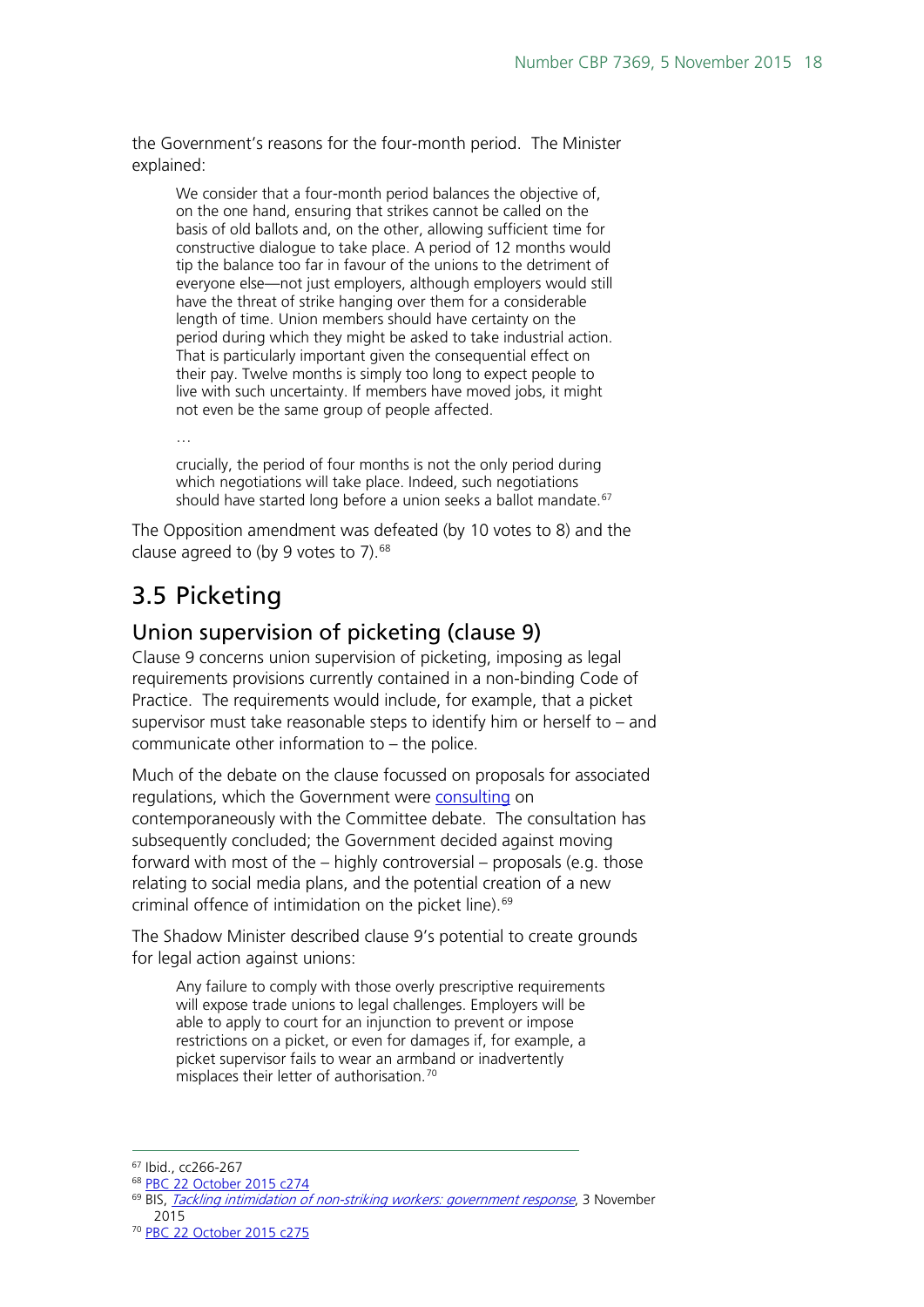Mr Doughty said the proposals would divert "scarce police resources from tackling serious crime".<sup>[71](#page-18-0)</sup> Several Members also expressed concern that the clause could lead to "more blacklisting in the community"[72](#page-18-1) given that it would require the picket supervisor to show his letter of authorisation to either a constable or "any other person who reasonably asks to see it".

The Minister said that the provisions of the Code of Practice which the clause would incorporate into law had been in existence "for more than 20 years and no representation has ever been made that expecting people to abide by it represents an infringement on their freedom".<sup>73</sup>

Chris Stephens tabled an SNP amendment which would have:

- removed the reference to "any other person" being entitled to see the letter of authorisation;
- removed the requirement for the picket supervisor to be a union official familiar with the Code of Practice; and
- among other things, required constables who ask to see the letter of authorisation to provide documentary evidence of the request.[74](#page-18-3)

Mr Stephens explained:

we want to remove the words "any other person" from the clause, and we believe that there will be serious consequences if that is not done. It is not clear who that other person is. It could be anyone; but who would it be? It would not be a friend of the trade union movement.<sup>[75](#page-18-4)</sup>

He cited Professor Ewing's evidence to the Committee:

It is important fully to comprehend what is being proposed by the Trade Union Bill (clause 9), quite apart from the legitimate concern about armbands, badges and the like: A picket supervisor engaged in lawful activity (indeed in Convention protected activity) may be required by a police constable (whether or not in uniform) to produce a written document (the letter of authorisation); It will be necessary for this purpose for the police officer to stop and detain the individual, for as long as it takes for an exchange to take place…The demand may be made by the police officer even though the individual in question has not committed a criminal offence, and is not suspected of having committed an offence.

Failure to provide the letter of authorisation is not an offence, but there is no right on the part of the supervisor to ignore the constable's demand, meet it with a testy reprove, and move on.

This is because failure to provide the letter of authorisation will have legal consequences, in the sense that the picketing may thus be rendered unlawful and actionable at the suit of the employer.

…

Moreover, it is striking that there are no formalities or safeguards to be complied with when the demand is made to see a letter of

<span id="page-18-0"></span> <sup>71</sup> Ibid., c277

<span id="page-18-1"></span><sup>72</sup> Ibid., cc280-281

<sup>73</sup> Ibid., cc282-283

<span id="page-18-3"></span><span id="page-18-2"></span><sup>74</sup> Ibid., cc284

<span id="page-18-4"></span><sup>75</sup> Ibid., c285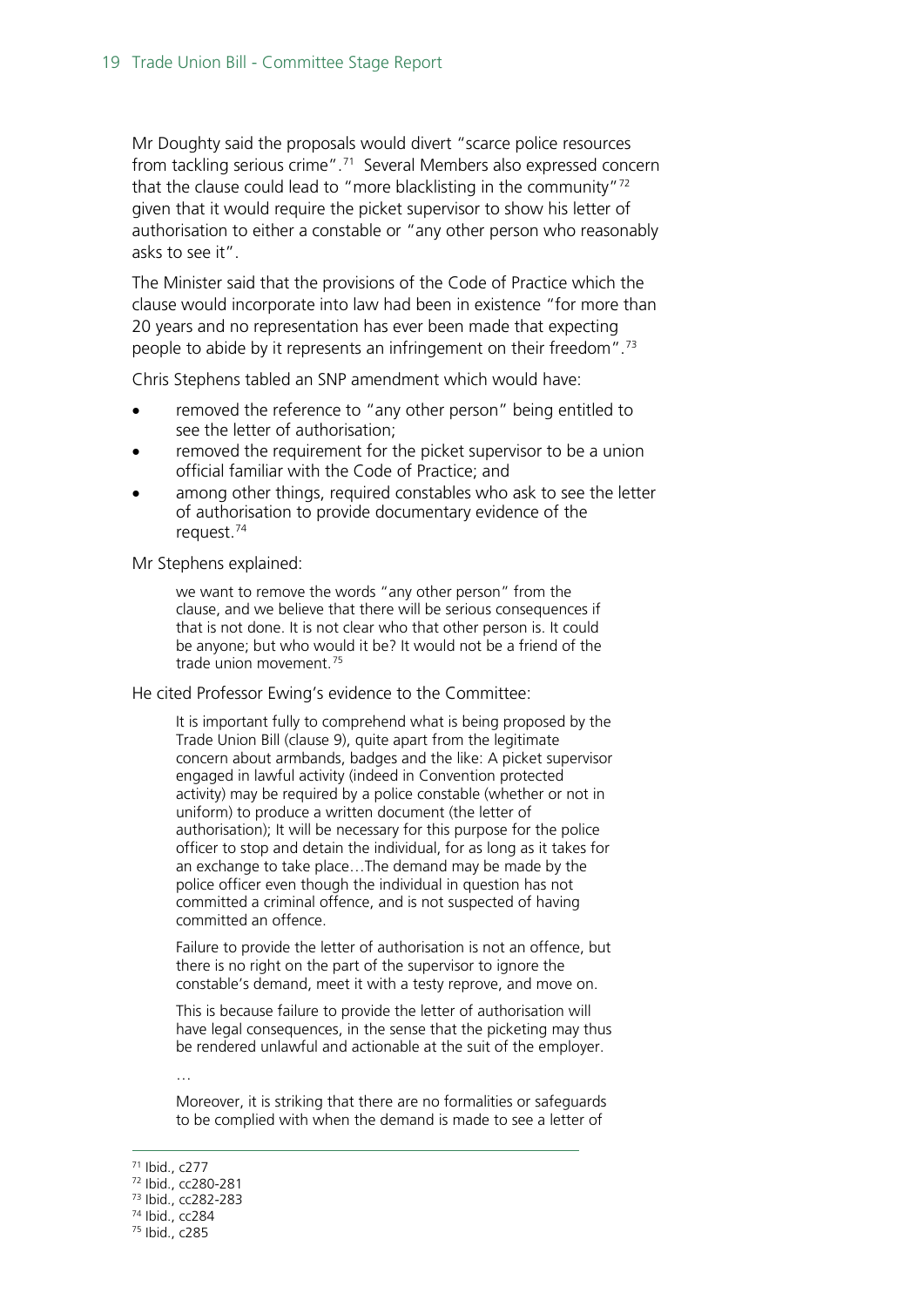authorisation. This contrasts with the stop and search powers in the Police and Criminal Evidence Act 1984 and the Terrorism Act 2000. In these cases the police officer may be required to provide…documentary evidence that he or she is a constable, if the latter is not in uniform; his or her name and the name of the police station to which he or she is attached; the object of the proposed search; the reasons for using the power; and a record of the search after it has taken place. An individual stopped while engaged in lawful and Convention protected activities might reasonably expect to have at least the same level of procedural courtesy as someone stopped while suspected of criminal or terrorist-related activities.<sup>[76](#page-19-0)</sup>

The Shadow Minister said Labour would support the SNP amendment if it were pressed to a vote.<sup>[77](#page-19-1)</sup>

In responding to the SNP amendment, the Minister said:

The amendment would remove the clarity that the picket supervisor should be an official or a member of the union. It would have the effect of removing the provision that the picket supervisor to be appointed must be an official or trade union member who is familiar with the code of practice on picketing.

…

The other substance of the amendment proposes to insert new requirements for the constable in relation to any entitlement to see the letter of authorisation … All uniformed police officers carry a warrant card as proof of identification and authority. Those generally include a photograph of the holder as well as the holder's name, rank, warrant number and a holographic emblem to mark authenticity. A requirement for a written record would appear an additional and unnecessary burden when considering this in relation to a letter of authorisation for a picket.<sup>[78](#page-19-2)</sup>

Jo Stevens (Lab) asked the Minister whether the information could be conveyed to the police "in writing, or by electronic means"; the Minister clarified that "the picket supervisor can inform the police by any means of written communication".[79](#page-19-3)

As to concerns about the entitlement of "any other person" to see the letter of authorisation, Mr Boles undertook to return to the issue on Report:

We are aware of the sensitivities around union membership. I would like to underline the fact that the entitlement for any other person to be shown the letter is currently restricted to those with reasonable cause, and in my view that arguably means the employer at whose workplace the picketing will take place. It would be very difficult for a random passer-by to show reasonable entitlement … I will reflect on the concerns raised, and I will return to this issue on Report.<sup>[80](#page-19-4)</sup>

The Committee divided on the amendments, which were defeated by 9 votes to 7.

<span id="page-19-0"></span> <sup>76</sup> Ibid., cc285-286

<span id="page-19-1"></span><sup>77</sup> Ibid., c287

<sup>78</sup> Ibid., cc290-291

<span id="page-19-3"></span><span id="page-19-2"></span><sup>79</sup> Ibid., cc290 and 291

<span id="page-19-4"></span><sup>80</sup> Ibid., c294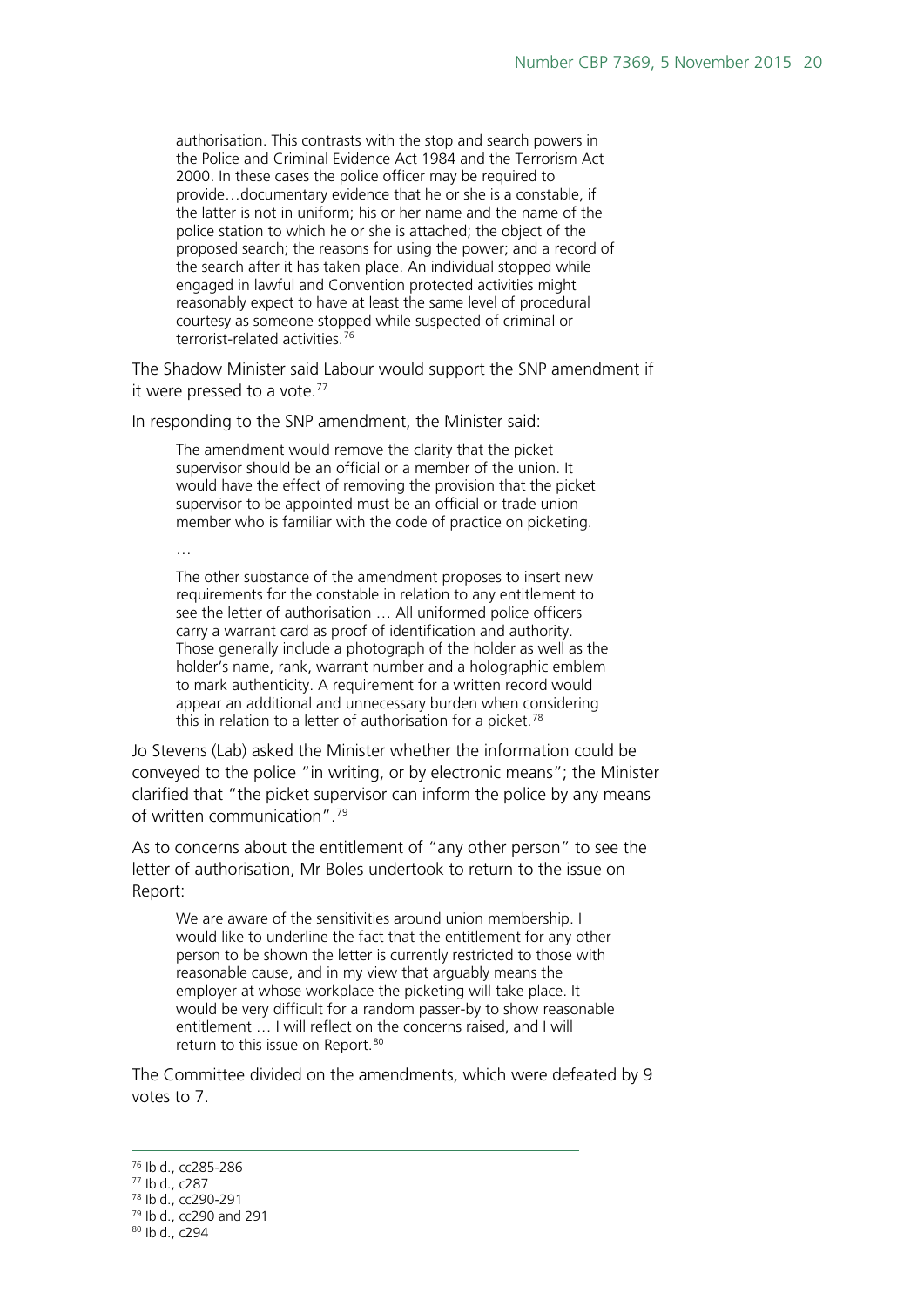Labour tabled further amendments which would have, among other things, removed the requirement that the picket supervisor be a person "familiar with" the Code. Mr Doughty said that the provision is

excessive and creates a risk that unions could again be exposed to legal challenges because a picket supervisor could not answer a random question about the code of practice even though the picket activities they were supervising were peaceful and otherwise lawful.[81](#page-20-2)

The Minister clarified the Government's view of the term "familiarity":

familiarity with the code represents sensible and practical preparation for someone about to undertake the role of picket supervisor. However, familiarity does not mean an ability to quote verbatim every single provision of the code; it means a broad familiarity with the provisions of the code and the reasonable requirements it places. [82](#page-20-3)

The amendments were withdrawn. The Committee agreed to the clause, by 9 votes to 7.

## <span id="page-20-0"></span>3.6 Application of funds for political objects

#### <span id="page-20-1"></span>Opting in by union members to contribute to political funds (clause 10)

Clause 10 would make it unlawful to require a member of a union to contribute to a political fund unless he or she has indicated in writing willingness to do so – changing the current opt-out arrangement to an opt-in arrangement. The opt-in would expire after a five-year period unless renewed.

The Shadow Minister described the clause as a "nakedly partisan attack aimed at damaging the finances of the Labour party"<sup>[83](#page-20-4)</sup> and distinguished the proposal from the practice in Northern Ireland (Northern Ireland already has opt-in arrangements):

The Minister … might try to dress up the clause as an attempt to bring things into line with the situation in Northern Ireland, but it is important for the Committee to understand that it goes beyond the current practice there, which requires union members to agree to paying into the political fund only once. They are not required to renew their opt-in.<sup>[84](#page-20-5)</sup>

James Cartlidge (Con) responded to the Shadow Minister's criticism of the opt-in proposal:

He seems fearful that the clause will result in less funding for the Labour party, but if that is the case, there must be people who are currently donating through this mechanism but do not want to.<sup>[85](#page-20-6)</sup>

Mr Doughty said the clause departs from a long-standing consensus on politically partisan legislation:

<span id="page-20-3"></span><span id="page-20-2"></span>81 Ibid., c292

<span id="page-20-4"></span><sup>83</sup> Ibid., c298

<sup>82</sup> Ibid., c293

<sup>84</sup> Ibid., c298

<span id="page-20-6"></span><span id="page-20-5"></span><sup>85</sup> Ibid., c298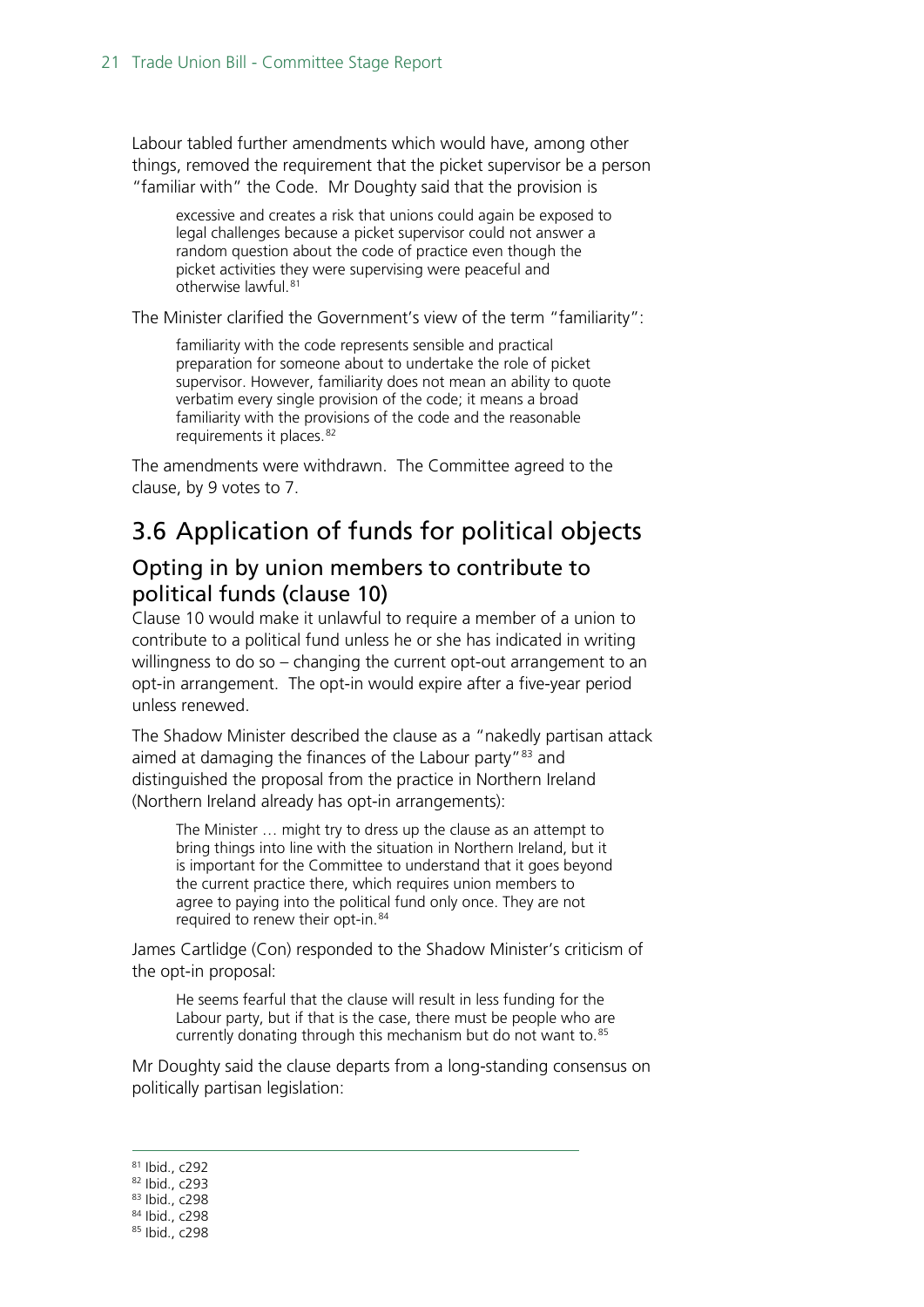If the clause stands part of the Bill unamended and the Bill receives Royal Assent, it will mark the abrupt end of the longstanding consensus in British politics that the Government should not introduce partisan legislation unfairly to disadvantage other political parties.

As Members will be aware from the oral evidence sessions, in 1948 Winston Churchill cautioned against taking such steps. He said:

> "It has become a well-established custom that matters affecting the interests of rival parties should not be settled by the imposition of the will of one side over the other, but by an agreement reached either between the leaders of the main parties or by conferences under the impartial guidance of Mr. Speaker."—[Official Report, 16 February 1948; Vol. 447, c. 859.]<sup>[86](#page-21-0)</sup>

Labour Members were critical of the three-month transitional period to the new arrangements. Julie Elliott said:

It is absolutely ludicrous to think that unions could physically sign up, by paper, nearly 6 million people in three months.<sup>[87](#page-21-1)</sup>

Ms Elliott noted that, alongside party financing, political funds are "used for other campaigning measures".<sup>[88](#page-21-2)</sup> Ian Mearns said:

Let us be clear from the outset: trade union political funds are not and never have been solely about donations to the Labour party. Indeed, a significant proportion of the TUC's member unions unions such as the Fire Brigades Union, the National Union of Rail, Maritime and Transport Workers, the National Union of Teachers, the Public and Commercial Services Union, NASUWT and the Association of Teachers and Lecturers—are not affiliated with and have no connection to the Labour party. There are, however, many millions of members across such unions.<sup>[89](#page-21-3)</sup>

Chris Stephens (SNP) said:

our view is that the provisions in clause 10 are a democratic and constitutional outrage, for two reasons.

…

First, it is important for our society that trade unions make a contribution to the political life of the country, and our society has been better for it. We should be looking at political funding arrangements across the board and in consultation with all parties, not just slipping in these measures as part of the Bill, which is why the SNP has tabled a new clause, which we will come to later.

Secondly, to return to the points made by the hon. Member for Gateshead about political funds being used for general campaigning, as it stands, clause 10 is clearly a way of preventing the trade union movement from engaging in such campaigning. It is important to mention some of the other organisations and campaigns that have received trade union funding. There have been health and safety campaigns, which are very important.

<span id="page-21-1"></span><span id="page-21-0"></span> <sup>86</sup> Ibid., cc299-300

<sup>87</sup> [PBC 22 October 2015 c304](http://www.publications.parliament.uk/pa/cm201516/cmpublic/tradeunion/151022/pm/151022s01.htm)

<span id="page-21-2"></span><sup>88</sup> Ibid., c303

<span id="page-21-3"></span><sup>89</sup> Ibid., c305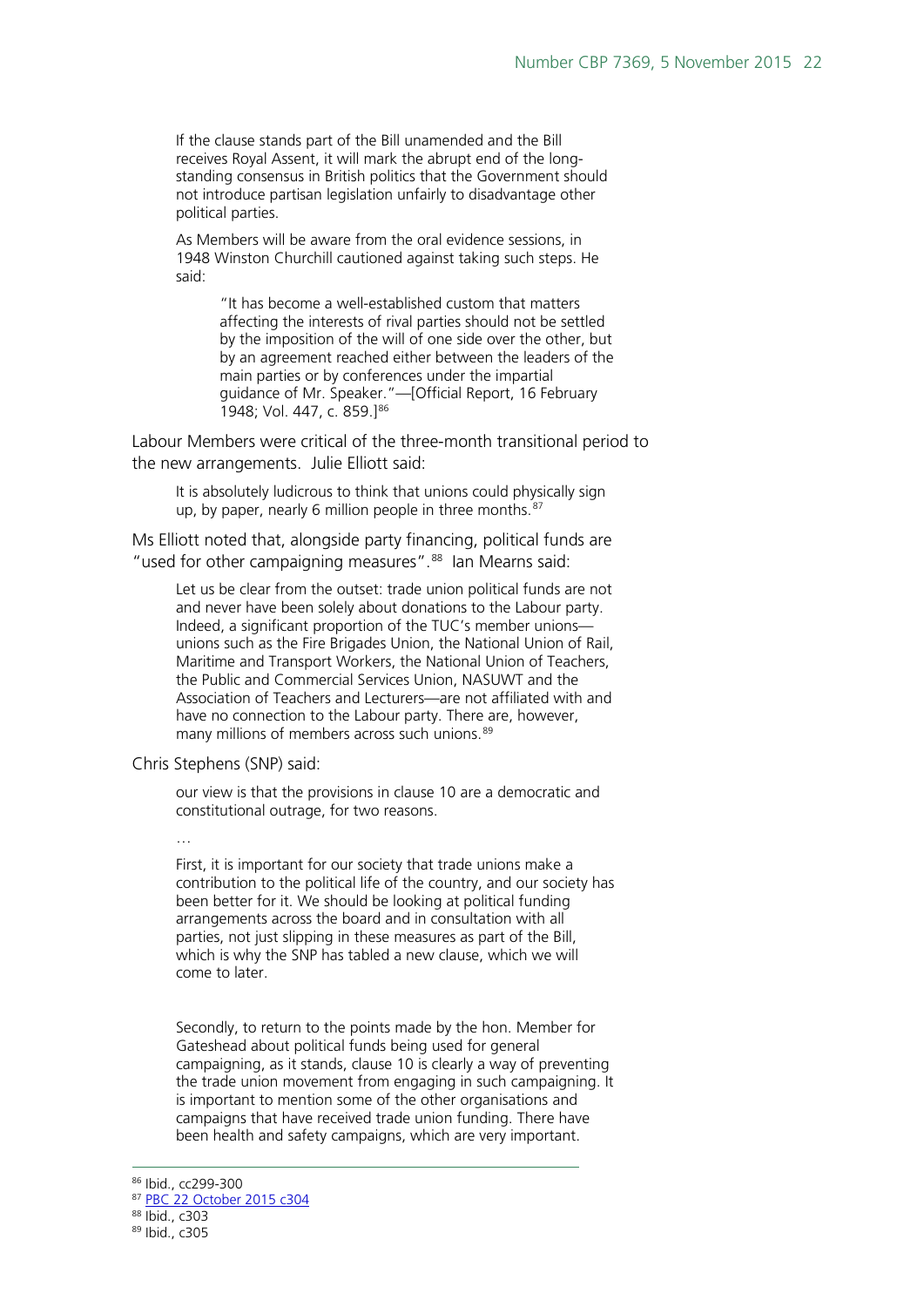HOPE not hate and other anti-fascist and anti-racist organisations have received the majority of their funding from trade unions. As the general secretary of the PCS trade union indicated, funding has gone to campaigns on public service provision and keeping public services in public hands.<sup>[90](#page-22-3)</sup>

The Minister responded to criticism of the principle of opting in:

It seems to me odd to suggest that the only way they can secure the donations of union members is by somehow relying on the inertia that prevents a union member from exercising their opt-out.<sup>[91](#page-22-4)</sup>

On the point about renewing the opt-in every five years, the Minister said:

In this country, it seems that renewing political choices every five years is becoming a normal pattern, which is why we suggest five years in the Bill.<sup>[92](#page-22-5)</sup>

The Government tabled technical amendments to the clause, which were agreed to without divisions. An Opposition amendment, which would have extended the renewal period to 10 years, was defeated on division by 9 votes to 7.

#### <span id="page-22-0"></span>Union's annual return to include details of political expenditure (clause 11)

Currently unions are required to provide members with information about the total income and expenditure of a political fund. The Certification Officer may also require further information. However, there is no specific legislative requirement to provide details of how the money is spent. Clause 11 would require unions to provide this information in their annual returns if their expenditure exceeds a threshold of £2,000 per annum. Regulations may subsequently increase (but not decrease) this threshold. The annual return must detail the amount spent on each of the political objects set out in existing legislation.

The clause was agreed to on division (9 votes to 7) without amendment or substantial debate.

## <span id="page-22-1"></span>3.7 Facility time

#### <span id="page-22-2"></span>Publication requirements (clause 12)

Clause 12 would introduce a power whereby a Minister may by regulations require a "relevant public sector employer" to publish information relating to facility time (time off for union duties or activities) taken by "relevant union officials".

Lisa Cameron (SNP) tabled amendments that would have modified the reporting requirements. For example, they would have changed the requirement to publish the total amount of employer spending on facility time to a requirement to publish the percentage of spending, the argument being that this provides a clearer picture of the proportion of

 <sup>90</sup> Ibid., cc306-307

<span id="page-22-4"></span><span id="page-22-3"></span><sup>91</sup> Ibid., c307

<span id="page-22-5"></span><sup>92</sup> Ibid., c308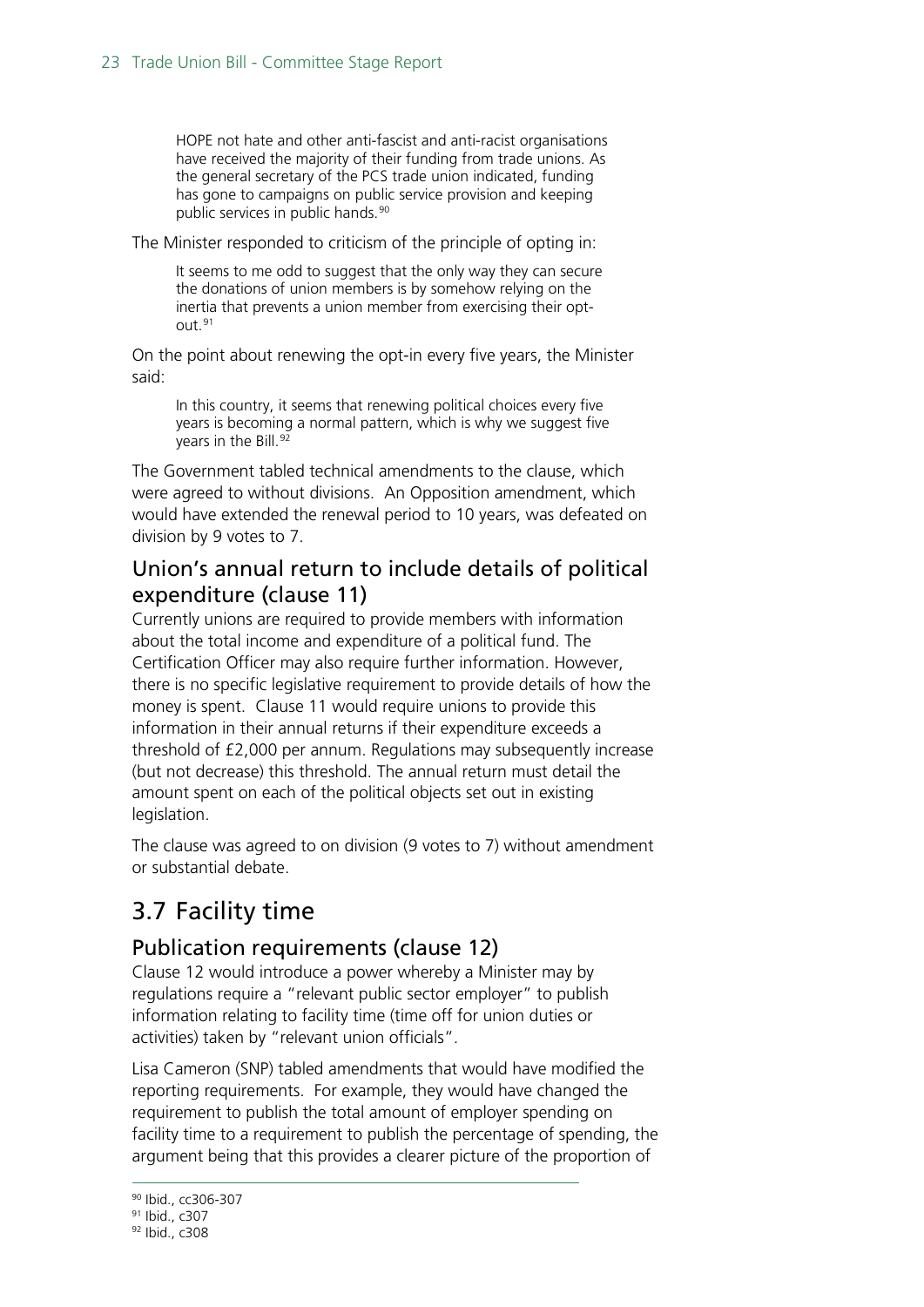expenditure.<sup>[93](#page-23-0)</sup> Dr Cameron said facility time represents significant value for money:

Workplaces that have good facility time are likely to have better family-friendly policies and more effective equality policies, and indeed they are also likely to be safer workplaces. These workplaces also had lower voluntary exit rates, which led to an estimated saving in recruitment costs for employers of between £22 million and £43 million per annum. Negotiations between employers and unions can also facilitate innovation and change in furtherance of mutual objectives, and trade unions can also play a positive role in promoting skills, upskilling and training in workplaces, which I am sure the Government would wish to see increasing.[94](#page-23-1)

The Shadow Minister spoke in support of the SNP amendments:

research by ACAS found that trade union representatives play an important role in improving workforce engagement and morale, by helping ensure that employees' concerns about their working conditions are listened to and addressed. In turn, that can improve productivity, service quality and ultimately—a crucial point for the Government—the financial performance of organisations. All of those mutual benefits and many more could be at risk if the Government's proposals on facility time are implemented in their current form.[95](#page-23-2)

In responding to these points, the Minister argued that they misrepresented the clause, which would not ban facility time but rather impose transparency requirements:

No one on the Government Benches disagrees with the value that such people add to their workplaces or the extent to which they can help ensure that workplaces are safe, while also offering opportunities for people to advance and progress.

If you listened only to the speeches of Opposition Members … you would have concluded that somehow we were banning facility time. All we are seeking to ensure, however, is that there is transparency about facility time. Conservative Members, previously in coalition and now as a Government on our own, passionately believe in the power of transparency to lead to good decisions. Transparency gives the public who pay our salaries and those of everyone in the public sector—the public should truly be referred to as the employers in the public sector—an ability to make a reasonable judgment about whether public sector bodies are managing their money well.

…

The Government are confident that our proposals will deliver efficiency savings. A reduction in spending on facility time across the wider public sector to levels similar to the civil service currently would deliver estimated savings of around £150 million annually—£150 million that could be spent on employing more nurses, on schools and on better serving the people who elect us to this place.<sup>[96](#page-23-3)</sup>

<span id="page-23-0"></span> <sup>93</sup> Ibid., c338

<span id="page-23-1"></span><sup>94</sup> Ibid., c339

<sup>95</sup> Ibid., c340

<span id="page-23-3"></span><span id="page-23-2"></span><sup>96</sup> Ibid., cc343 and 345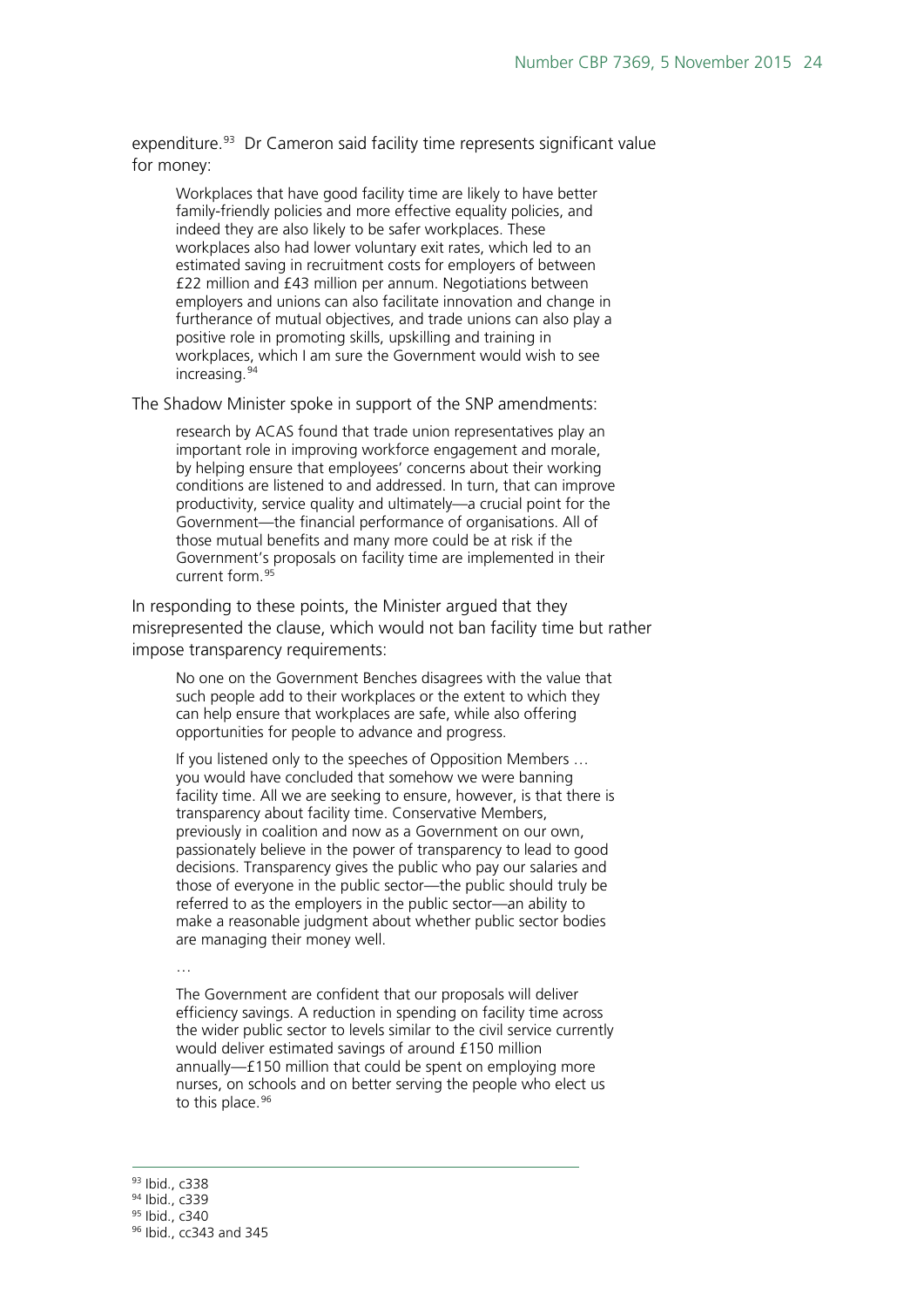Mr Boles said Ministers could elect whether to enact the regulations in their departments: "For example, the Secretary of State for Health will make regulations imposing publication requirements on NHS employers.<sup>"97</sup> Mr Doughty said this exposed a serious problem with the devolution settlement:

Is the Minister suggesting that the Secretary of State for Health will make regulations that affect facility time in the health services of Scotland and Wales, which are wholly devolved and under the control of Health Ministers in those countries?<sup>[98](#page-24-2)</sup>

None of the amendments succeeded, and the clause was agreed to on division by 9 votes to  $6.^{99}$  $6.^{99}$  $6.^{99}$ 

#### <span id="page-24-0"></span>Reserve powers (clause 13)

Clause 13 would insert a new section into the 1992 Act that would create a reserve power whereby a Minister may make regulations that:

- set a percentage limit on the amount of facility time taken by relevant union officials at relevant public sector employers (e.g. introduce a cap limiting facility time to 50% of the official's working time); and/or
- set a cap on the percentage of the employer's pay bill that may be spent on facility time.

The Shadow Minister set out three criticisms of the proposal:

First, the provisions will mean that Government Ministers can use as yet unseen secondary legislation to push through restrictions or repeal trade union rights contained in primary legislation. While hon. Members on both sides of the Committee recognise the important role that secondary legislation plays, many would also accept that it gives Parliament less opportunity to debate and amend such regulations than would otherwise be the case.

Secondly, the provisions could prevent public sector employers, including in Scotland and Wales who have responsibility for a number of wholly devolved areas of public service provision and who have their own democratic mandate, from deciding how to manage employment relations in their workplace and how to engage with their staff.

Thirdly, the provisions mean that the Government can be selective as to which public and local authorities may be forced to impose a cap, introducing an element of significant discrimination on quite wide-ranging powers to behave in a very partisan and nakedly political way over these matters.<sup>[100](#page-24-4)</sup>

An Opposition amendment, which would have prevented regulations from retrospectively rewriting collective agreements and contracts of employment – which Mr Doughty argued would be contrary to Article 11 of the European Convention on Human Rights – was defeated on division.[101](#page-24-5)

<span id="page-24-2"></span><span id="page-24-1"></span><sup>98</sup> Ibid., c347

<span id="page-24-3"></span><sup>99</sup> Ibid., c356

<sup>100</sup> [PBC 27 October 2015 c360 \(9th](http://www.publications.parliament.uk/pa/cm201516/cmpublic/tradeunion/151027/am/151027s01.htm) sitting)

<span id="page-24-5"></span><span id="page-24-4"></span><sup>101</sup> Ibid., c362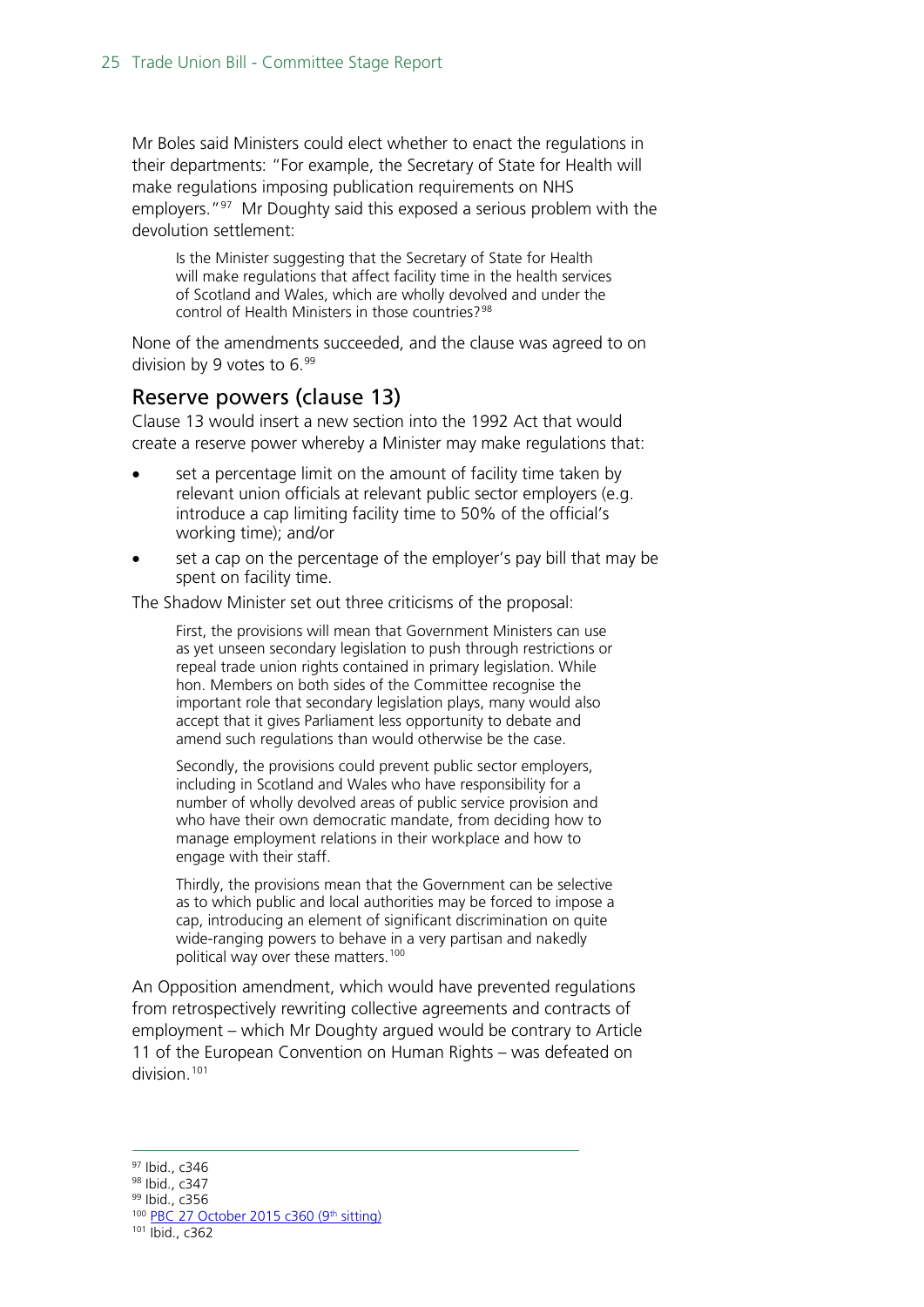On the argument that the provision may be contrary to the Convention (and certain aspects of EU law) the Minister said:

we are satisfied with the compatibility of all our proposals with all the laws and treaties to which we are signed up. Any cap on facility time will only apply prospectively. It is, on the other hand, possible in theory—though, as I have said, unlikely in practice that a cap may apply to ongoing, legally-binding relationships; either legally enforceable terms in a collective agreement, or in the contractual rights of individual employees. This is what is flagged in the European convention on human rights memorandum to the Bill. The Government acknowledge, however, that even the potential impacts upon pre-existing contractual arrangements should be fully debated. That is why we considered the affirmative procedure to be necessary to provide the correct level of parliamentary scrutiny.<sup>[102](#page-25-2)</sup>

The Minister said regulations would be a last resort:

Only if transparency shows unacceptable inefficiencies in relevant employer spending on facility time and poor value for money for taxpayers from existing facility time arrangements with trade unions will Ministers set a cap on the time and money spent on facility time.<sup>[103](#page-25-3)</sup>

The clause was agreed to following division (10 votes to 8).<sup>[104](#page-25-4)</sup>

## <span id="page-25-0"></span>3.8 Certification Officer

#### <span id="page-25-1"></span>Investigatory powers (clause 14, Schedule 1 and Schedule 2)

Clause 14 would amend the 1992 Act and give effect to Schedules 1 and 2 of the Bill, which include further amendments. The effect of this would be the introduction of new investigatory powers relating to unions' (and, where relevant, unincorporated employers' associations') compliance with a range of legal obligations (e.g. the rules on union elections, and those on political funds). The new investigatory powers are set out in detail in Schedule 1 and include powers to require the production of documents and to appoint inspectors. The powers would be exercisable following a complaint by a union member or without any application or complaint being made (e.g. acting on information of a third party).

The Shadow Minister explained the Opposition's concerns about the breadth of these powers:

It is important for the Committee to understand that the certification officer will have the power to bring a complaint against a trade union, to investigate the issue, to decide which witnesses will be called, to cross-examine them, to make a decision on the matter, and then to impose a fine on the union that they have investigated and on which they have adjudicated. I cannot overemphasise the point, which was also made by many of our witnesses, that this is simply not consistent with the principles of natural justice or the founding principles of our legal

<span id="page-25-2"></span> $102$  Ibid.

<sup>103</sup> Ibid., c366

<span id="page-25-4"></span><span id="page-25-3"></span><sup>104</sup> Ibid., cc369-370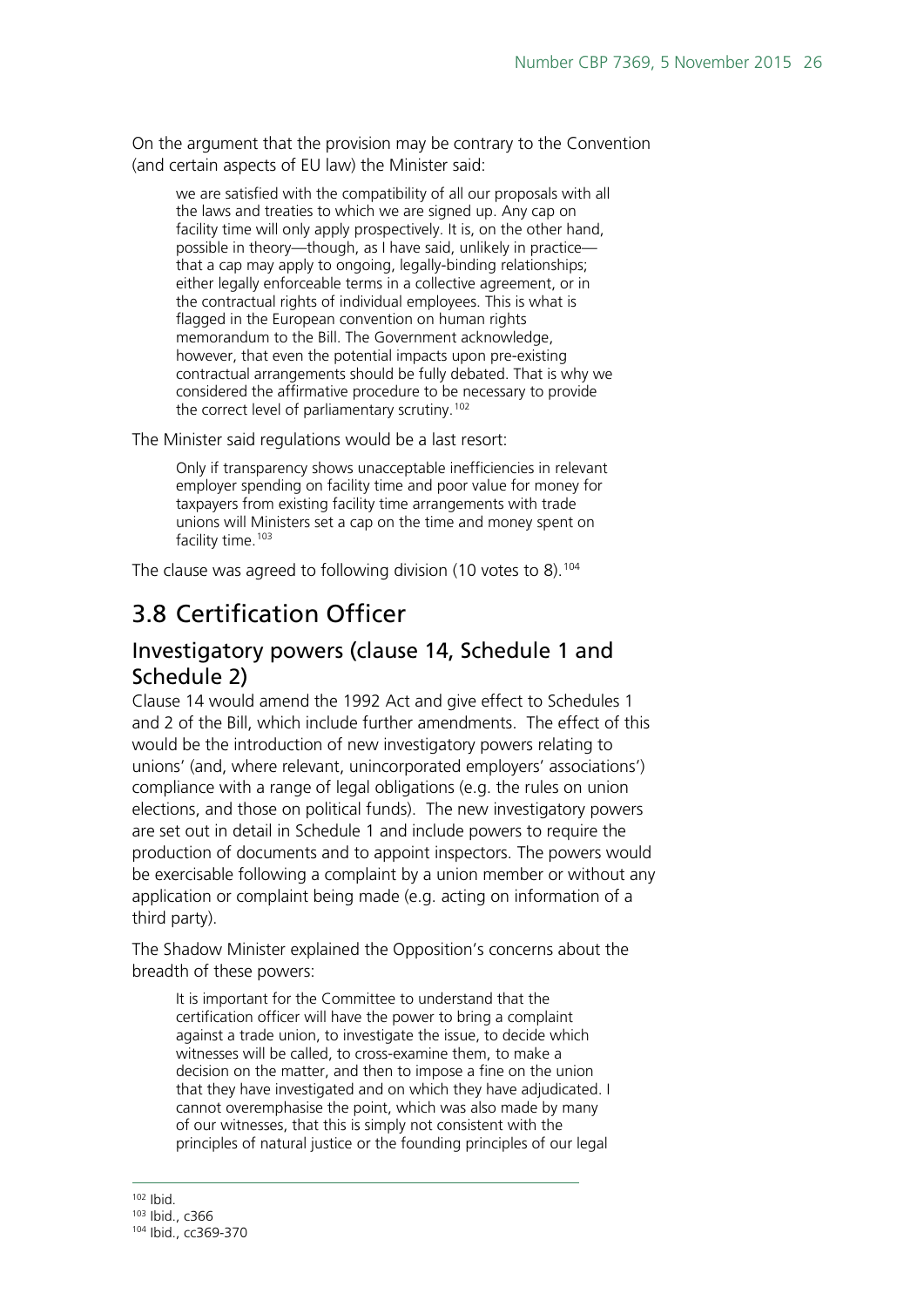system, which include many checks and balances, not least the separation of powers.<sup>[105](#page-26-0)</sup>

Jo Stevens (Lab) said the powers would "fundamentally change the role of the certification officer from a neutral arbiter of disputes to a state snooper and enforcer."<sup>[106](#page-26-1)</sup>

The Minister argued that the powers were important and not without precedent:

The idea is nothing new, as the Electoral Commission and the Charity Commission have investigation powers that can be used proactively when they suspect a breach.

The powers are important because we want the certification officer to be able to determine as quickly and efficiently as possible whether there is a problem so that that can be swiftly remedied. If no problem is found, the quicker the doubts, representations and complaints can be dismissed, which is better for everyone concerned, including unions, employers and the public. The Bill therefore extends the certification officer's investigatory powers into a number of areas: political funds; union mergers; union leadership elections; and the appointment of a person to, or the failure to remove a person from, a union office when they have been convicted of certain financial offences.<sup>[107](#page-26-2)</sup>

A number of Members raised concerns that the Certification Officer might in future be a political appointment.<sup>[108](#page-26-3)</sup> In response, the Minister said:

There is no proposal to change the appointment procedure for the certification officer. As the hon. Member for Cardiff Central reminded us, the appointment is made in consultation with ACAS. I remind the Committee that ACAS is currently run by Brendan Barber, the former general secretary of the Trades Union Congress. The idea that we are going to be able to stuff in some political stooge is somewhat far-fetched<sup>[109](#page-26-4)</sup>

During subsequent debate on a group of Opposition amendments (later withdrawn), Mr Doughty asked the Minister:

Will he tell the Committee—if he cannot do so now, perhaps he could write to us—how many inspectors would be required, whether there would be a cap on the number of inspectors that the certification officer could appoint, where those costs would be met from, whether there would be any cap on the cost and what sort of qualities would be required in the recruitment and employment of those inspectors by the certification officer?<sup>[110](#page-26-5)</sup>

The Minister undertook to write to the Committee with the information<sup>[111](#page-26-6)</sup>

The clause and Schedules were agreed to following division on each (all agreed by 10 votes to 8).

- <span id="page-26-1"></span><span id="page-26-0"></span> 105 Ibid., c371 <sup>106</sup> Ibid., c373 <sup>107</sup> Ibid., c377
- 
- <span id="page-26-3"></span><span id="page-26-2"></span><sup>108</sup> Ibid., c377
- <sup>109</sup> Ibid., c377
- <span id="page-26-6"></span><span id="page-26-5"></span><span id="page-26-4"></span><sup>110</sup> Ibid., c382
- <sup>111</sup> Ibid.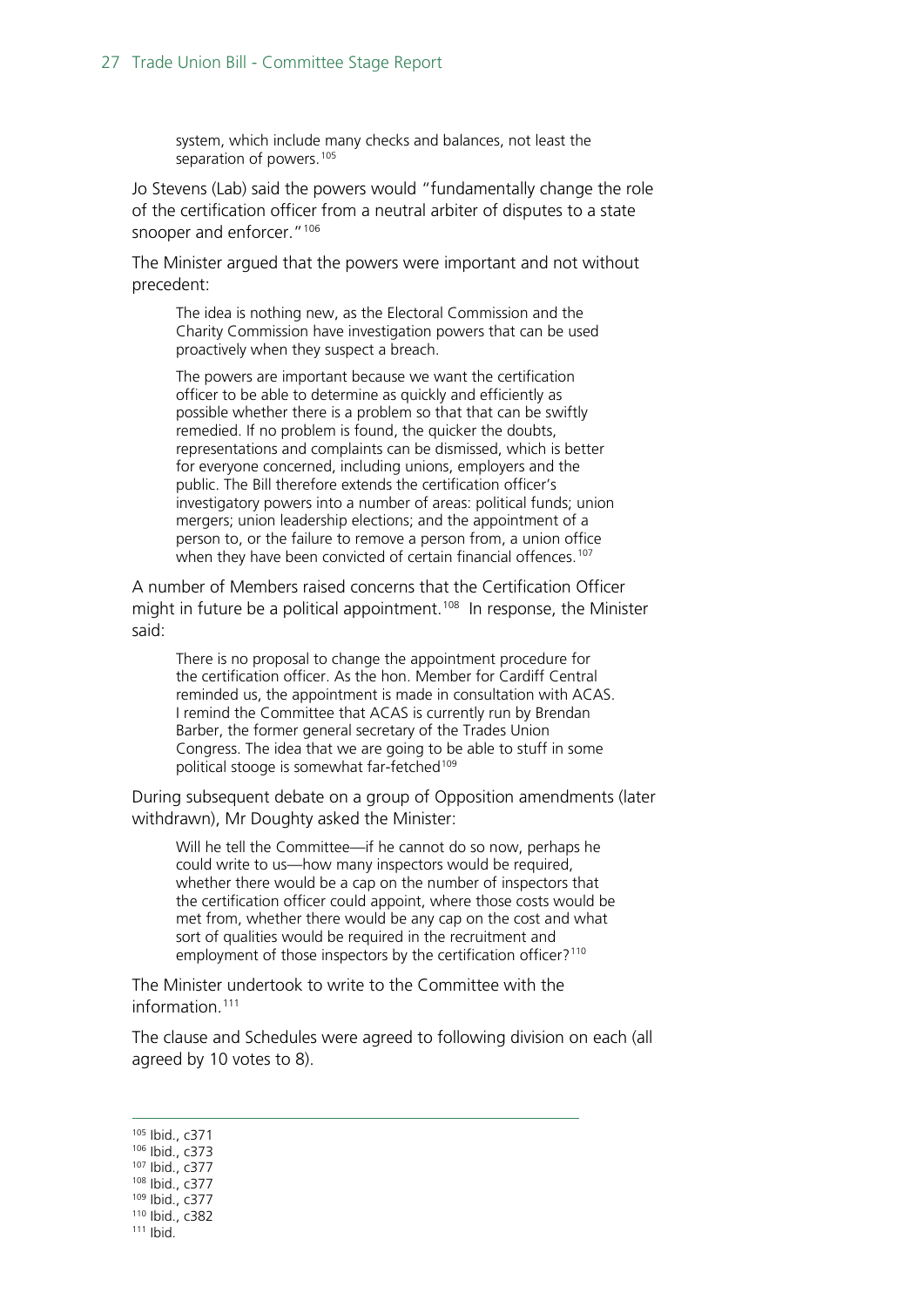### <span id="page-27-0"></span>Enforcement by Certification Officer of new annual return requirements (clause 15)

Clause 15 would enable the Certification Officer to enforce annual return requirements relating to details of industrial action and political expenditure. The Government proposed a minor technical amendment, which was agreed to. The clause was ordered to stand part following division (10 votes to  $8$ ).<sup>[112](#page-27-3)</sup>

### <span id="page-27-1"></span>Further powers of Certification Officer where enforcement order made (clause 16 and Schedule 3)

Clause 16 would create a power to impose a financial penalty when an enforcement order has been or could be made. The clause would give effect to Schedule 3, which sets out the details of the power to make penalty orders or conditional penalty orders. The penalty would be set in regulations and could not be less than £200 or more than £20,000.

The clause and Schedule were agree to on division (10 votes to 8) without substantial debate.<sup>[113](#page-27-4)</sup>

#### <span id="page-27-2"></span>Power to impose levy (clause 17)

Clause 17 would create a power to impose a levy on unions and employers' associations, in order to fund the Certification Officer.

The Government tabled technical amendments, which were unopposed.

The Shadow Minister explained his concerns about the clause:

clause 17 contains a power permitting the Government to levy a charge on trade unions to cover the running costs of the certification officer, which currently stand at approximately £1 million but are expected to rise. I suspect that they will rise under the new regime, given the wide expansion of powers. The levy looks set to apply to employers' organisations—I hope the Minister can clarify this point—including the Engineering Employers' Federation, the Electrical Contractors' Association, the Federation of Master Builders and the National Farmers Union. The measure will apply not only to trade unions but to a whole range of employers' organisations.<sup>[114](#page-27-5)</sup>

The Minister responded:

It is only fair that the cost of such regulation falls not on the taxpayer, but on those who are regulated. I note that the previous Labour Government introduced an almost identical provision, which I believe all members of the Committee support, in the financial services industry, whereby the costs of financial regulation and the regulator fall on the members of that industry.<sup>[115](#page-27-6)</sup>

He then described how the provision would apply to federated employers' associations:

The hon. Member for Cardiff Central asked whether federated employer associations such as the CBI will be covered by the levy, and I said no. Indeed, it was narrowly correct to say that because

<span id="page-27-4"></span><span id="page-27-3"></span> <sup>112</sup> Ibid., c389

<sup>113</sup> Ibid., c392

<sup>114</sup> Ibid., c393

<span id="page-27-6"></span><span id="page-27-5"></span><sup>115</sup> Ibid.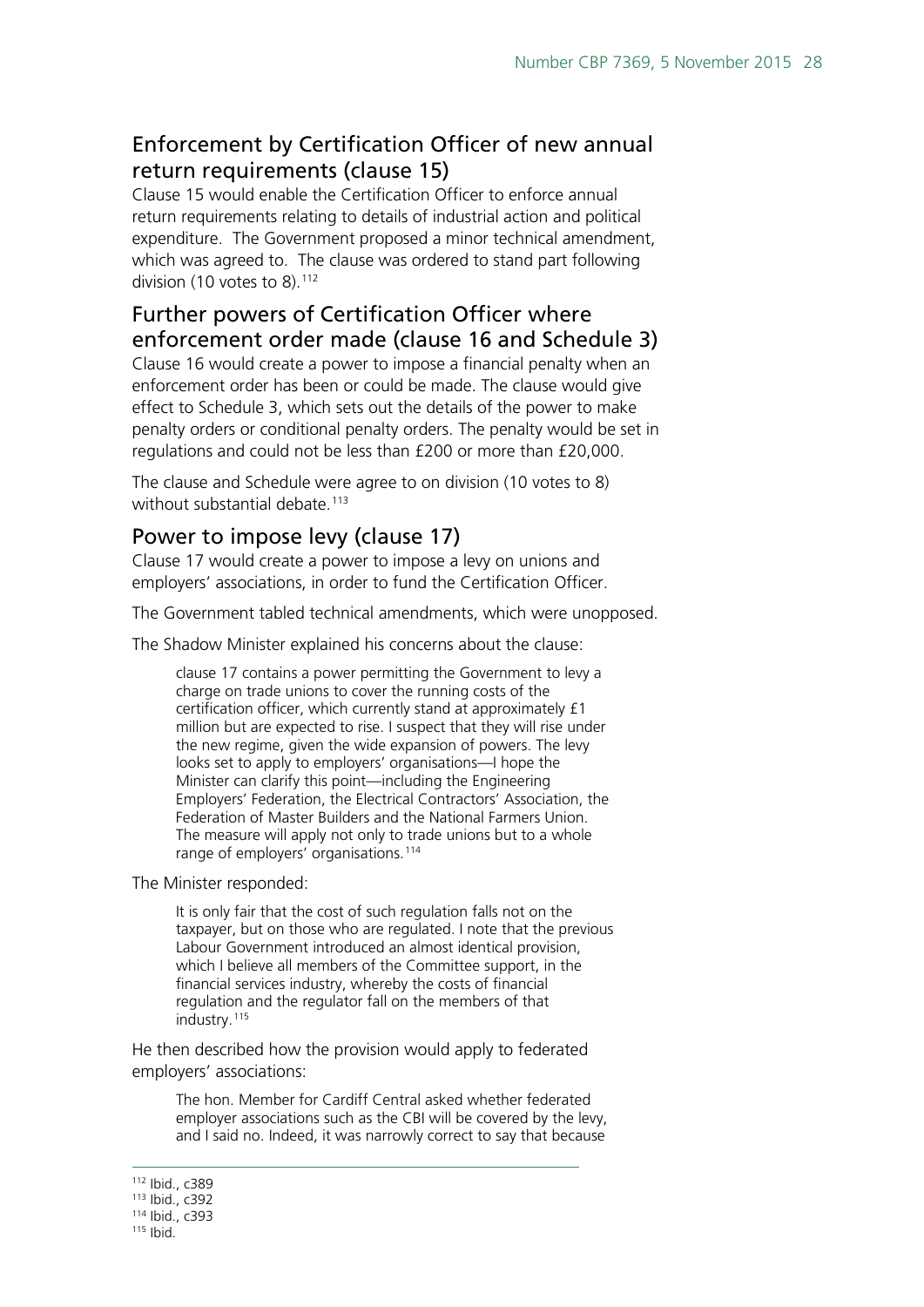the CBI will not be caught by the levy, but it may help the Committee if I provide a little more context to my answer.

Federated employer associations would be covered by the levy, provided that they meet the statutory definition in the Trade Union and Labour Relations (Consolidation) Act 1992. The certification officer keeps a list of employer associations that have asked to be listed, as well as a schedule of those that have not applied to be listed but that the certification officer considers meet the statutory definition. The CBI is not listed, so as it stands the levy will not cover an organisation of that type. It will continue to be left to the certification officer to decide who meets the definition in the future.<sup>[116](#page-28-2)</sup>

The clause was agreed to on division (10 votes to 8).<sup>[117](#page-28-3)</sup>

## <span id="page-28-0"></span>3.9 General (clauses 18-22)

In keeping with their commitment to oppose every clause of the Bill, Labour and SNP Members opposed the minor and consequential amendments (clause 18 and Schedule 4); the financial provision (clause 19); the extent provision (clause 20); the commencement provision (clause 21); and clause 22, the short title. All were agreed to on division by 10 votes to  $8.^{118}$  $8.^{118}$  $8.^{118}$ 

## <span id="page-28-1"></span>3.10 New clause 11 – check-off

As had been announced<sup>[119](#page-28-5)</sup> prior to the Committee debates, the Government proposed a new clause on the subject of check-off in the public sector. Check-off is a system whereby union membership payments are deducted from union members' salaries by their employers and paid over to unions. In light of the fact that the clause was not part of the Bill at the outset, nor debated at Second Reading, the Committee contributions are cited below at length.

The Minister introduced the new clause as follows:

My right hon. Friend the Minister for the Cabinet Office and Paymaster General announced in August that the Government intended to end the outdated practice of check-off in the public sector. New clause 11 gives effect to that intention. It would prohibit relevant public sector employers in due course from deducting trade union subscriptions from workers' wages and sending these to the unions concerned.

Check-off is anachronistic. It dates from a time when most workers did not have bank accounts and direct debit payments did not exist. Nowadays all public sector workers have bank accounts, and trade union subscriptions can very easily be paid by direct debit. Trade unions themselves agree that filling in a direct debit form is a simple and straightforward task. Even the PCS union's own website currently promotes direct debit, saying:

"It's quick and easy to sign up for direct debit—you can do it online in a couple of minutes. You just need your membership or

 <sup>116</sup> [PBC 27 October 2015 c399](http://www.publications.parliament.uk/pa/cm201516/cmpublic/tradeunion/151027/pm/151027s01.htm)

<span id="page-28-3"></span><span id="page-28-2"></span> $117$  Ibid.

<span id="page-28-4"></span><sup>118</sup> Ibid., cc400-404

<span id="page-28-5"></span><sup>119</sup> Cabinet Office, BIS and The Rt Hon Matt Hancock MP, [Press release: New steps to](https://www.gov.uk/government/news/new-steps-to-tackle-taxpayer-funded-support-to-trade-unions)  [tackle taxpayer-funded support to trade unions,](https://www.gov.uk/government/news/new-steps-to-tackle-taxpayer-funded-support-to-trade-unions) Gov.uk, 6 August 2015 (accessed 28 August 2015)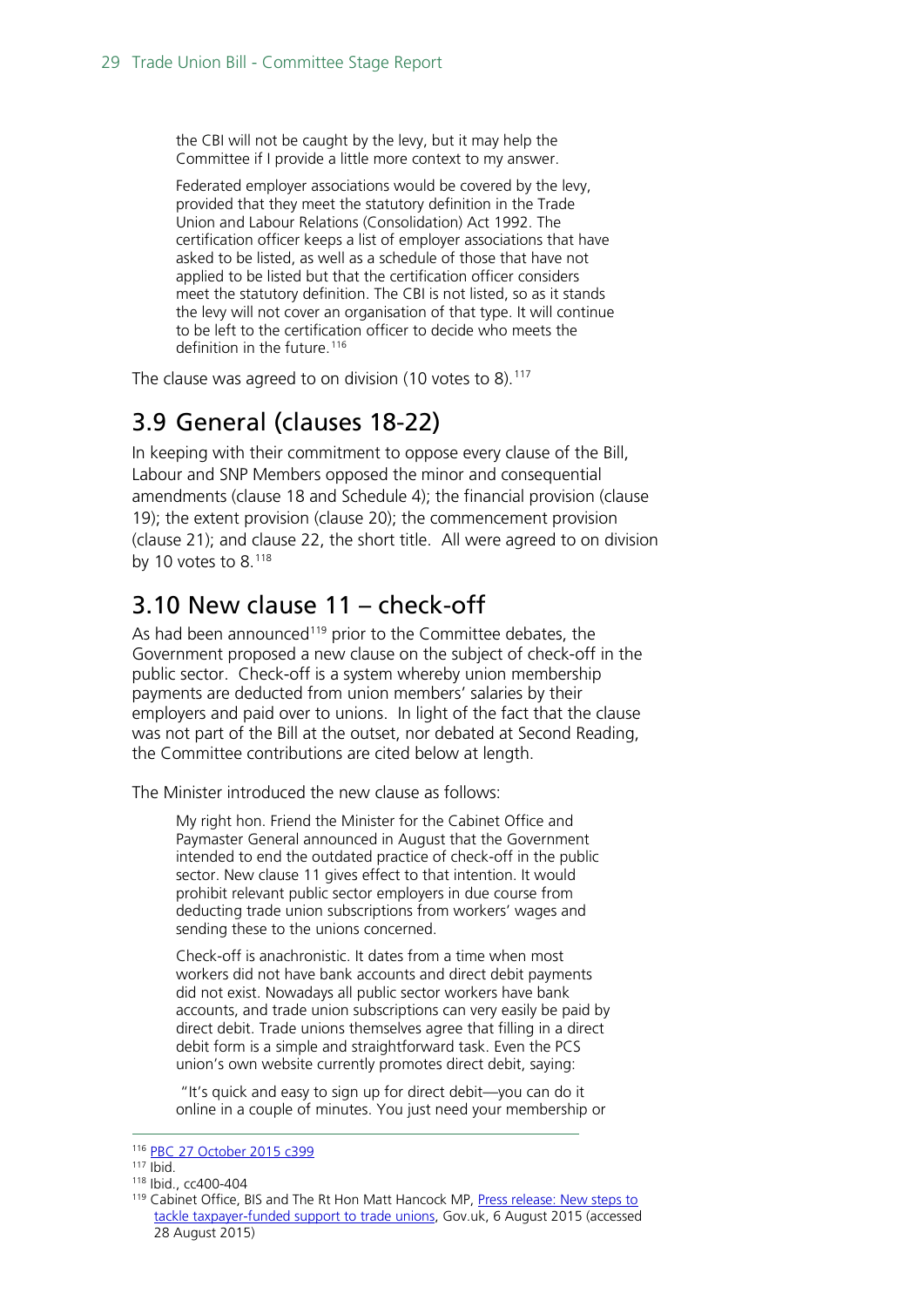National Insurance number and bank account number and sort code".

Direct debits can even be set up on mobile phones. In addition to its convenience, this way of making payments gives employees the freedom to set up the direct debit arrangement with the trade union of their choice, as well as consumer protection under the direct debit guarantee. Such protection was withdrawn for checkoff 17 years ago.

In any case, there is just no need for the relationship between a trade union and its members to be intermediated by the members' employer. Trade unions should have a direct subscription relationship with their members, using direct debit like any other modern member-based organisation. The collection and administration of union subscriptions is no business of the employer. It should be a matter for a union and its members to arrange between themselves.

At a time of fiscal consolidation, taxpayer-funded employers providing the important public services that we all rely on should no longer carry unnecessary burdens. These include the burden of administering check-off on behalf of those trade unions that have not yet modernised their subscription arrangements. This in turn puts employers at risk of an employment tribunal claim if they make a mistake when deducting union dues. Where an employer provides a check-off service, it puts itself under a legal obligation to do so in a particular way under the 1992 Act. An employer that makes a mistake can be taken to an employment tribunal. That should not be at the expense of the taxpayer when it could so easily be avoided by making alternative arrangements to checkoff.

The majority of civil service employers have already decided to remove check-off, and trade unions affected by those decisions have been successful in making alternative arrangements for their members to pay their subscriptions by other means. The vast majority of their members have switched to direct debit.

It is important to emphasise that we are not planning to spring this change on public sector employers and trade unions overnight. We recognise that affected unions will need time to implement the change and get their members to switch to direct debit. They have been on notice since we announced the provision in August.

Furthermore, the change will be brought about by affirmative regulations that will build in a reasonable transitional period. That will allow affected unions and their members time to put in place alternative arrangements to check-off, and will be sufficient to ensure that no undue disruption is caused to the unions or their members.<sup>[120](#page-29-0)</sup>

The Shadow Minister said the motivation behind the proposal was to attack union finances:

<span id="page-29-0"></span>I believe that the Government are deliberately targeting trade union finances by making it harder for individuals, including lower paid workers and many women in particular, to get access to trade union representation in the workplace. That is particularly true for dispersed workforces. I was struck by the evidence I received from the Union of Shop, Distributive and Allied Workers, which works in the retail sector, about the many people working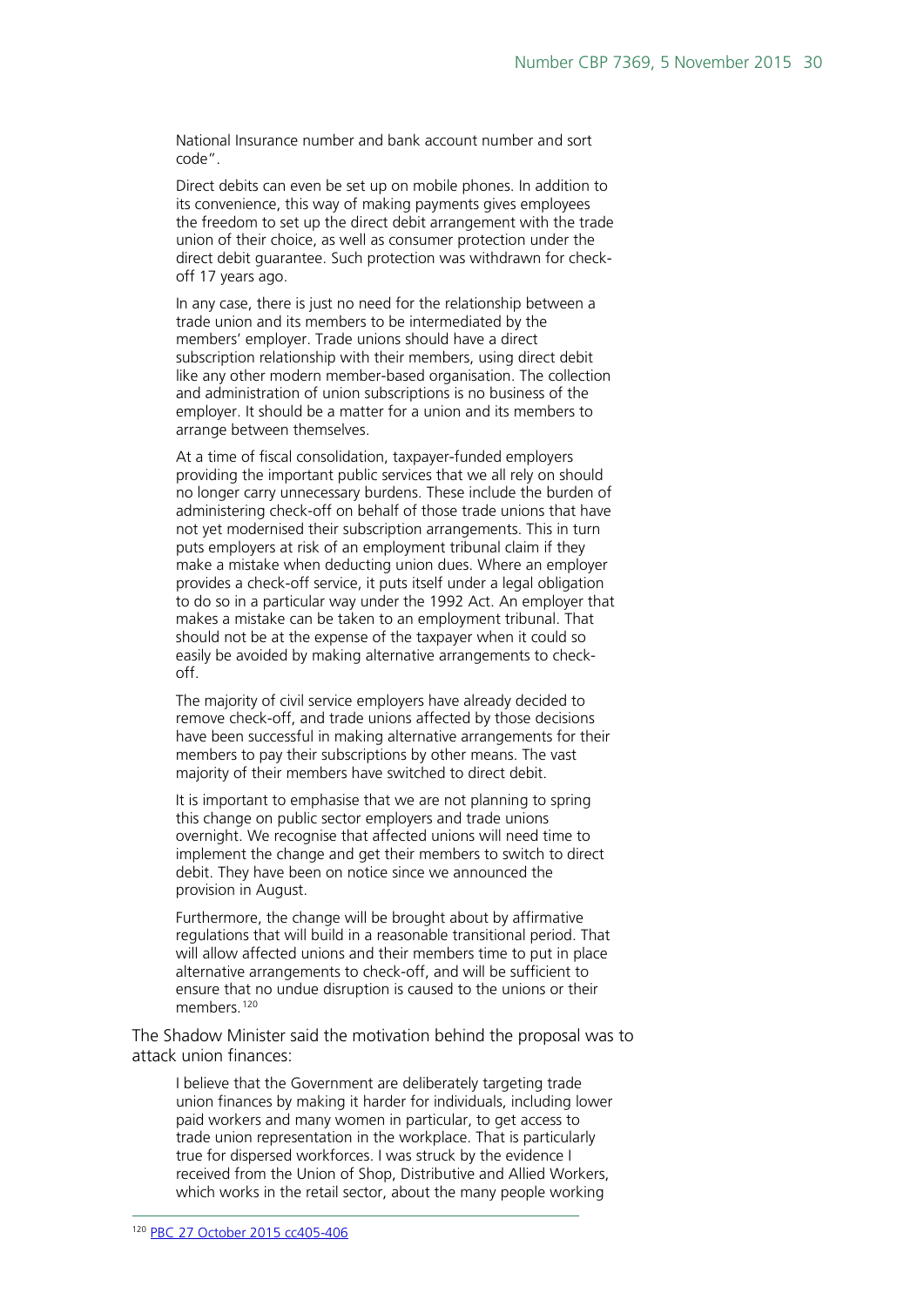in small shops and retail outlets throughout the country who find check-off a convenient way to have their payments taken, without a complicated process. They will struggle because of the new clause.

The move is almost universally opposed, save for the Government and the TaxPayers Alliance, and we all know that the basis of the oral evidence they gave was very flimsy. It is all rather ironic when we consider that the Government's claim that the proposal will save taxpayers' money is, in fact, a red herring, given that many trade unions already cover the cost of check-off services. In some cases, the fees generated in the process and charged by Government employers for check-off provision generate a net gain for the public finances. There seems to be no sense at all in the proposals.

In pressing ahead in spite of the critics, the Government have failed to secure any substantial employer support for their proposals, as far as I am aware. Indeed, many employers, including employers in local government and the health sector as we have heard with respect to the Scottish and Welsh Governments as well—have expressed concern that the removal of check-off arrangements could undermine constructive relations between managers and unions, which are vital to the quality of public services. Is that any wonder, when employers and trade unions were not even consulted properly?

The proposals have been introduced without a proper consultation process, engagement with the unions, or an assessment of the impact on employment relations. The proposals were not included in the Conservative party manifesto, Her Majesty's Gracious Speech, or the briefing accompanying the speech, although it would have been easy for the Government to do that. The Minister has said that everyone has long been aware of the change and has had time to prepare, but if the Government are so clear about it, why did they not make it clear when they first suggested introducing the Bill? There was no reference to the proposal in any of the BIS consultations or impact assessments that accompanied the publication of the Bill. Instead, the Government announced the plans on 6 August 2015, and published the new clause introducing the ban, which we are discussing now, only a matter of days ago.

That does not strike me as the most transparent, engaging or consultative process. Unfortunately that has been the hallmark of the Bill from start to finish. To date, the Government have failed to publish any evidence justifying the introduction of the ban, or any assessment of the potential impact of the proposal on those who would be affected.

There are also huge implementation issues. Transferring millions of members on to direct debit would create significant organisational challenges for many trade unions, particularly those operating in dispersed work forces. It will therefore be vital, if this goes ahead, that trade unions are provided with ample time to transfer members on to direct debits. We have talked about the potential unwinding of collective agreements and employment contracts in many sectors, but time will also need to be provided for employers and trade unions to renegotiate existing collective agreements, which often include aspects relating to the check-off provision.

I know many are concerned that no timetable for the introduction has been specified in the amendment. The Minister said he wants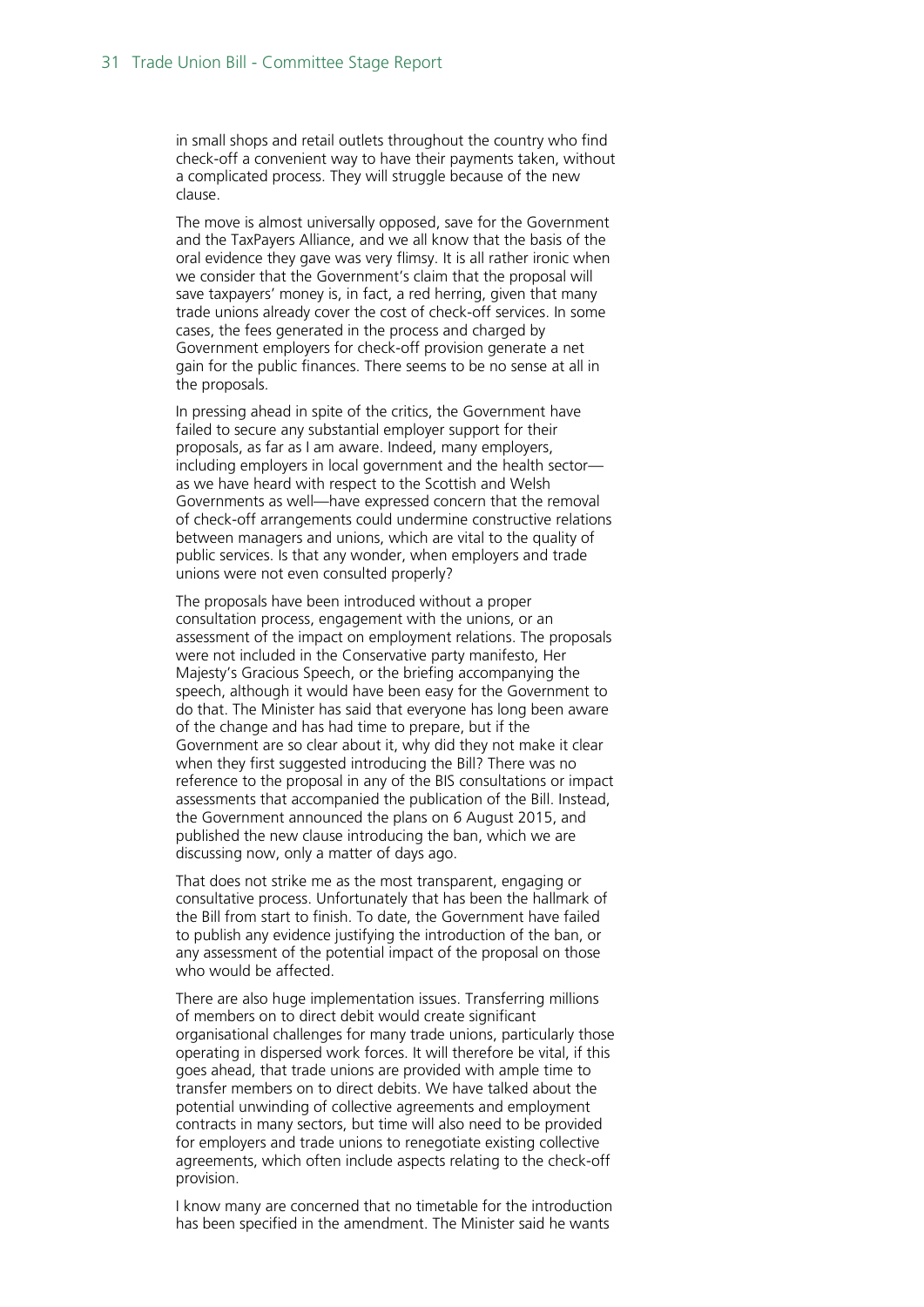to allow a reasonable period and I hope that when he gets to his feet he will specify broadly what he has in mind. The explanatory note similarly suggests that a reasonable period will be provided, but that has no legal effect.<sup>[121](#page-31-0)</sup>

Several Members noted that payroll deductions were accepted for other purposes, such as charitable donations; repayment of loans; registration fees for professionals; bills; and staff association subscriptions.<sup>[122](#page-31-1)</sup>

Julie Elliott (Lab) noted that the abolition of check-off could create difficulty for unions when identifying a bargaining unit (and balloting constituency):

one of the consequences—unintended, I am sure—of removing check-off will be that if there is, for instance, an industrial action ballot of a public sector workforce of many tens of thousands, with people working all over the place, it will be even more difficult for people to agree on what the bargaining unit is in that case. If people pay by direct debit—as many trade union members already do—then when they change their place of work, if they are still working for the same employer, their place of work will not necessarily notify their trade union.<sup>[123](#page-31-2)</sup>

Chris Stephens (SNP) cited comments from the ILO Committee of Experts:

The International Labour Organisation is looking at other countries that have tried the same thing, such as Congo. In 2010 the ILO committee of experts reported

"…deduction of trade union dues by employers and their transfer to the unions is not a matter that should be excluded from the scope of collective bargaining"<sup>[124](#page-31-3)</sup>

Responding to questions about the transitional arrangements, the Minister said:

My right hon. Friend the Minister for the Cabinet Office has suggested that a transition period of six months from commencement of the provisions on check-off would be appropriate.<sup>[125](#page-31-4)</sup>

An SNP amendment would have introduced a requirement for legislative consent from the Scottish Government, the Welsh Government, the Northern Ireland Executive, the Mayor of London and local authorities in England in their areas of responsibility, prior to the abolition of checkoff in those areas. The Minister said the matter was "clearly reserved" and that he therefore saw "no reason why the Government should seek consent before applying those provisions in particular areas".[126](#page-31-5) The amendment was defeated on division (10 votes to 7) and the new clause read a Second time (10 votes to 7).

<span id="page-31-0"></span> <sup>121</sup> Ibid., cc406-408 <sup>122</sup> Ibid., cc408-409

<span id="page-31-2"></span><span id="page-31-1"></span><sup>123</sup> Ibid., c410

<span id="page-31-3"></span> $124$  Ibid.

<sup>125</sup> Ibid., c413

<span id="page-31-5"></span><span id="page-31-4"></span><sup>126</sup> Ibid., c415